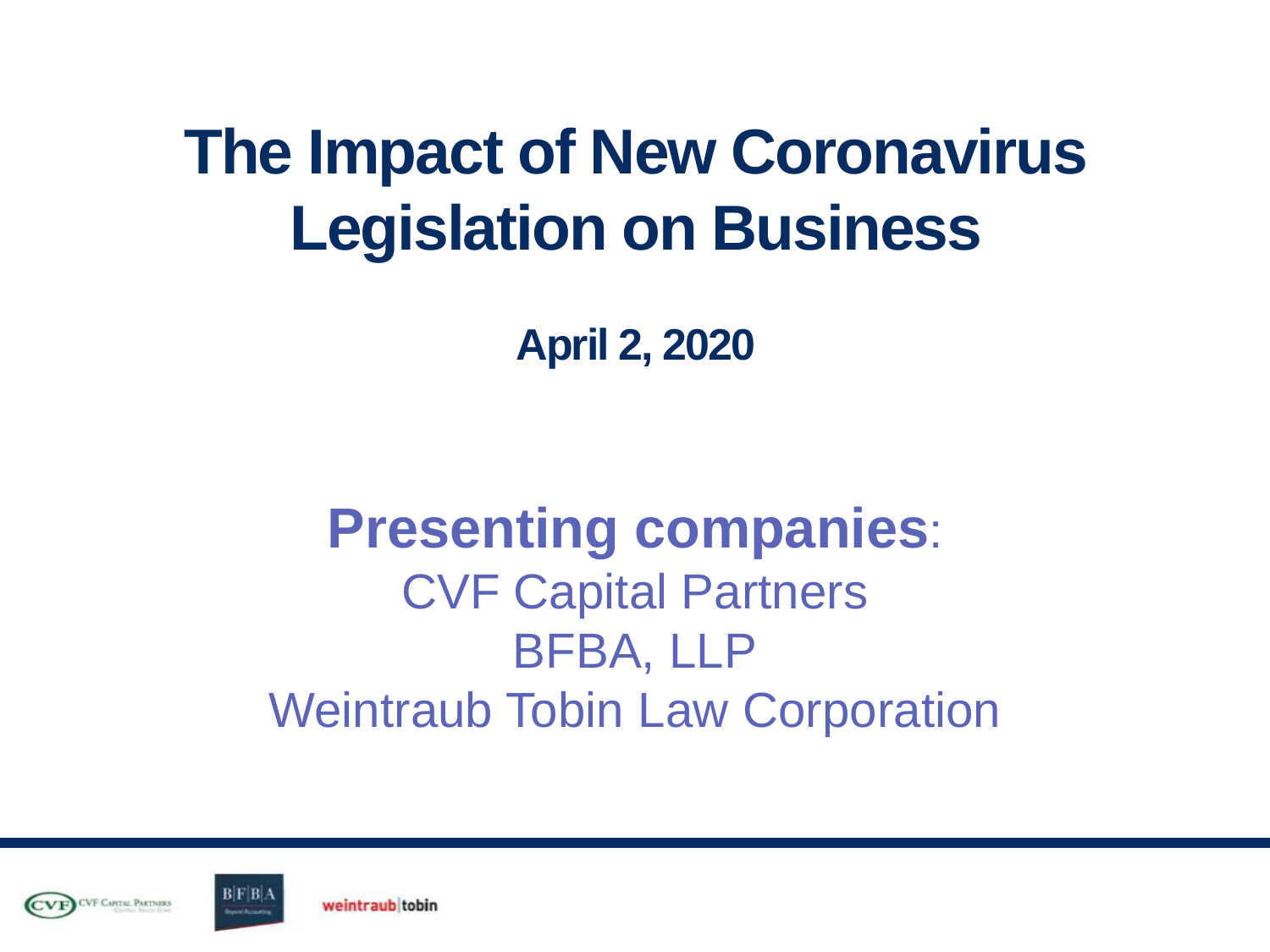#### **The Impact of New Coronavirus Legislation on Business**

**April 2, 2020**

If you are experiencing difficulty accessing audio, you may dial (669) 900-6833 Webinar ID: 934 663 369 Password: 473408



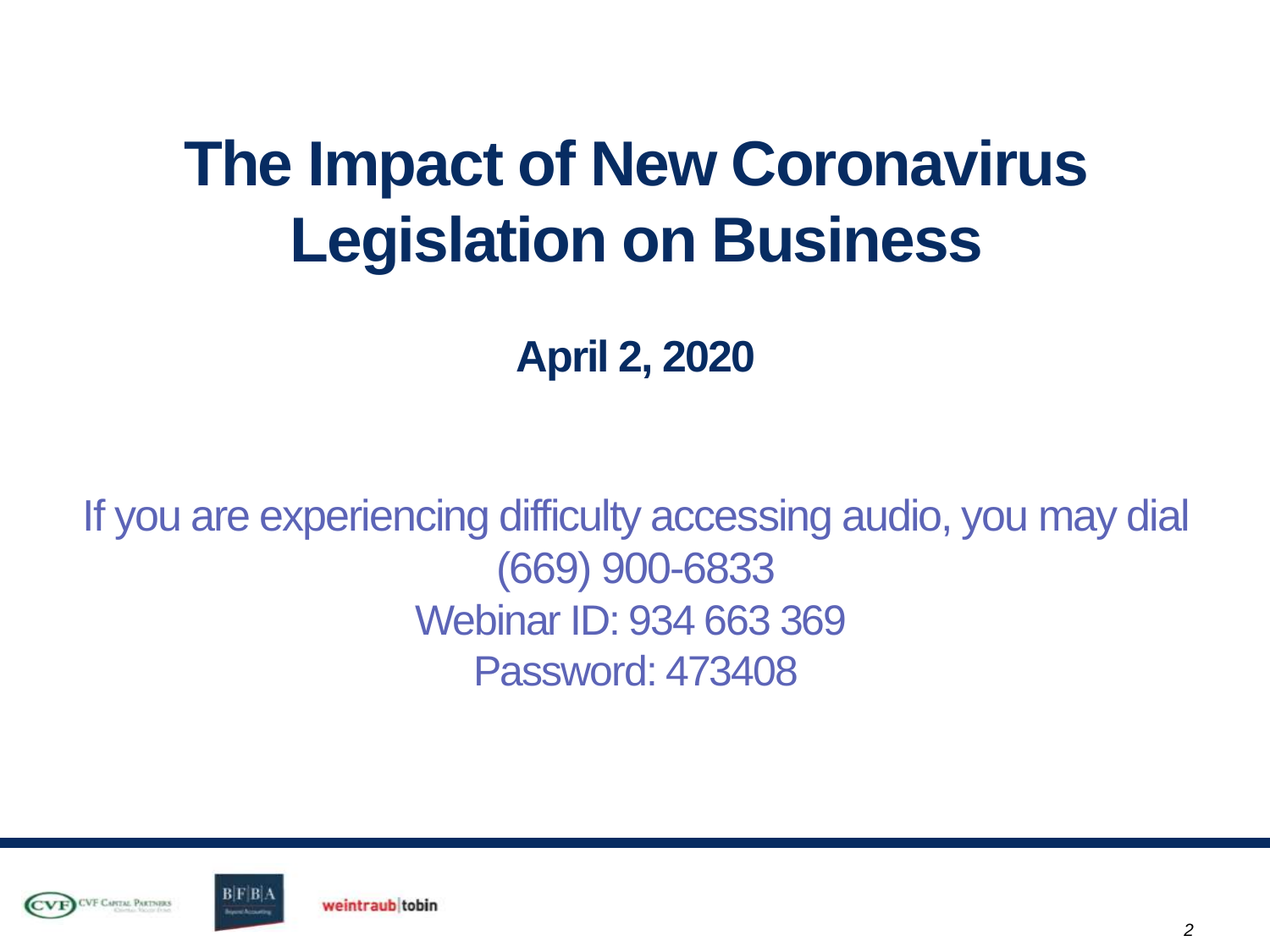The new Coronavirus pandemic has motivated lawmakers to legislate new measures to improve public health and provide financial assistance to broad sections of the U.S. economy

Congress has passed in March three important pieces of legislation with wide ranging impact on U.S. society:

- 1. COVID-19 Coronavirus Act (March 14th)
- 2. The Families First Coronavirus Response Act (March 18<sup>th</sup>)
- 3. CARES Act (March 27th)



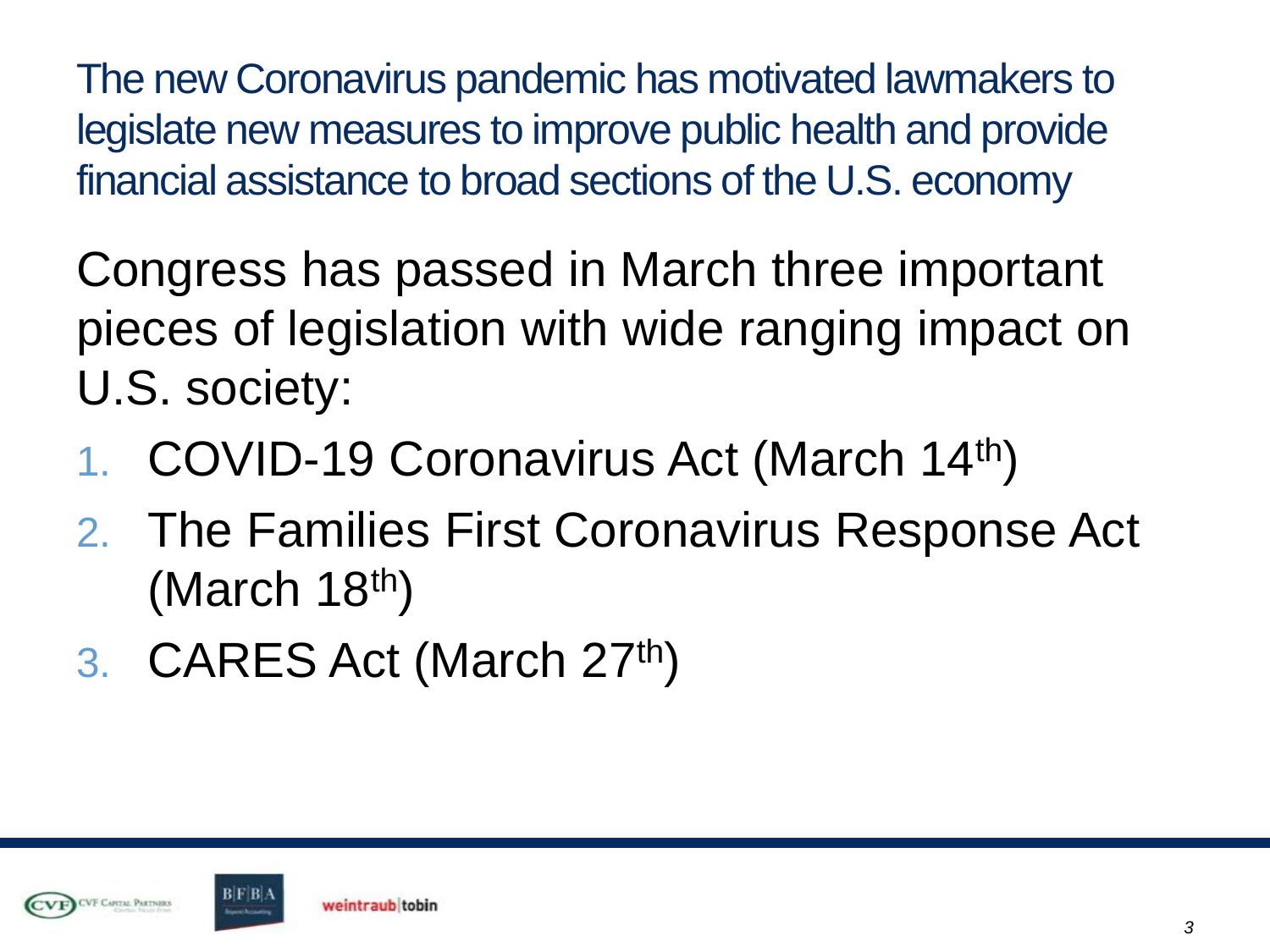#### **Panelists**

**Jose Blanco** Moderator Managing Partner CVF Capital Partners jblanco@cvfcapitalpartners.com





**Ben Brown** Speaker Partner BFBA, LLP bbrown@bfba.com



**Chris Chediak** Speaker Partner Weintraub Tobin chediak@weintraub.com

**Jim Clarke** Speaker Partner Weintraub Tobin jclarke@weintraub.com



**Brian Hoblit** Speaker Vice President CVF Capital Partners bhoblit@cvfcapitalpartners.com



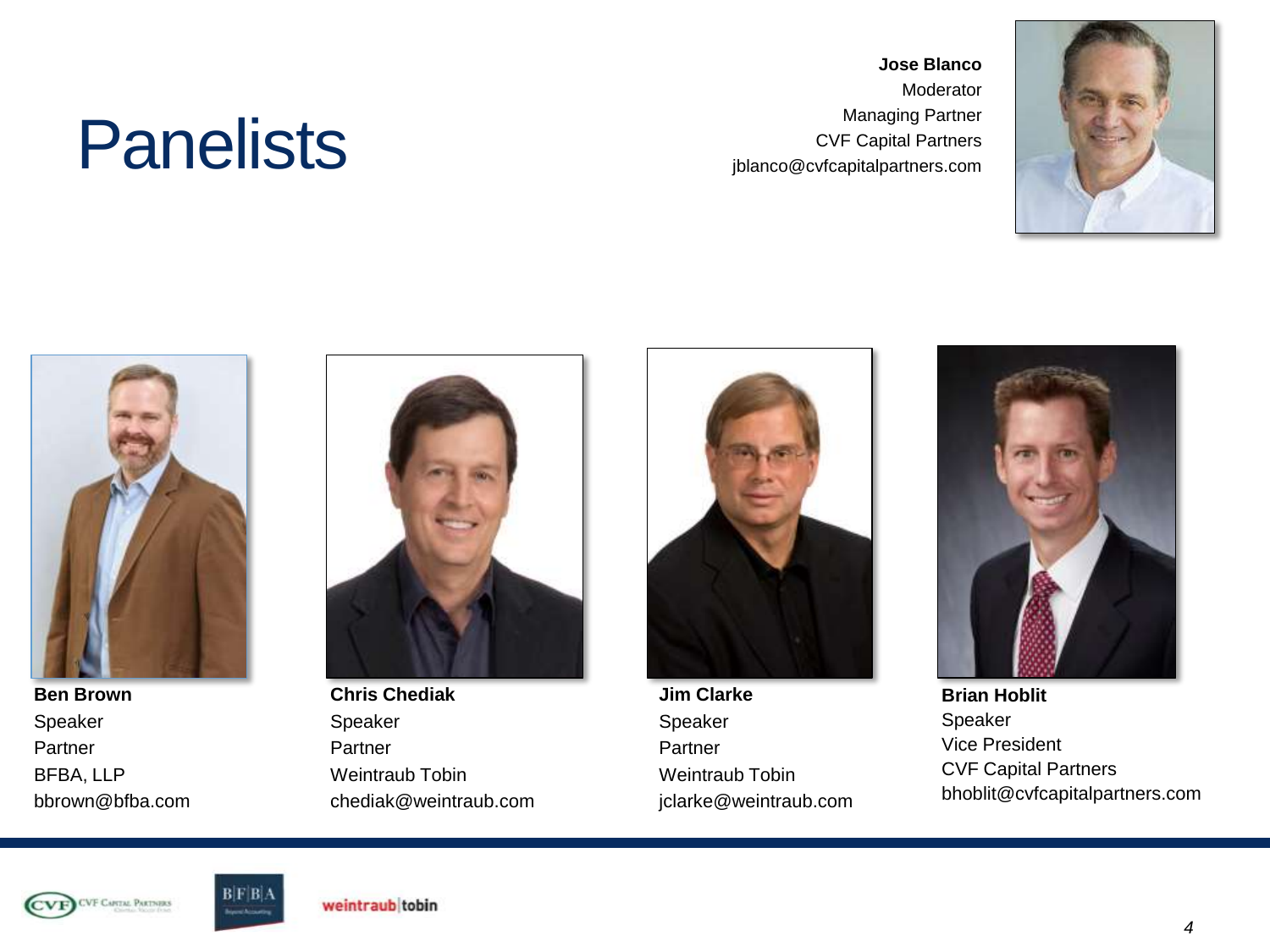#### The Economic Impact of the Coronavirus will be Severe

- **Marriott CEO:** "*Coronavirus outbreak is worse for business than 9/11 and 2008 financial crises combined"*
- **White House health advisor Dr. Anthony Fauci said the United States** "*can start thinking about getting back to some degree of normality when the country as a whole turns that corner" of reducing the spread of the coronavirus outbreak*"



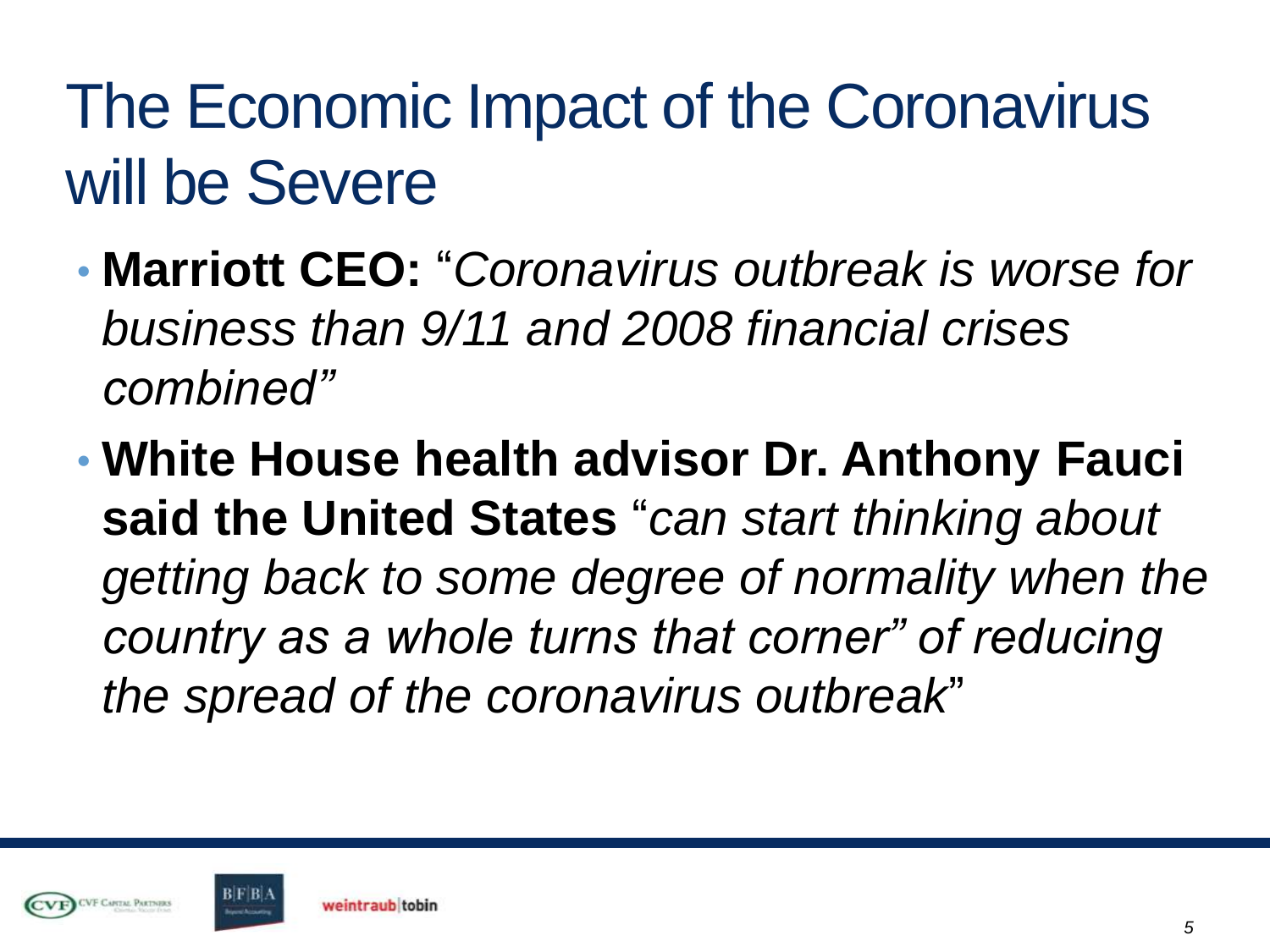#### 2020 Forecast from December 2019

- Review of a dozen analyst reports and used expert judgement to come up with our own guidance
- Our consensus guidance was **in line** with most of the analyst: slow but steady growth unless there was an **exogeneous shock**
	- **Wells Fargo:** An "exogeneous" shock can lead to an economic contraction. For example, the moonshot in oil prices that occurred in the aftermath of the OPEC oil embargo in late 1973 was the proximate cause of the deep downturn in the U.S. economy in 1974 and 1975. …

|                     | <b>US</b><br><b>GDP</b> | <b>Personal</b><br>Consum. | <b>Core PCE</b><br><b>Deflator</b> | Fed<br><b>Funds</b> | $10-Yr$<br><b>T-Bill</b> | <b>Unemploy-</b><br>ment | <b>S&amp;P</b> |
|---------------------|-------------------------|----------------------------|------------------------------------|---------------------|--------------------------|--------------------------|----------------|
| Median              | 2.2%                    | 2.3%                       | 1.8%                               | 1.6%                | 1.8%                     | 3.6%                     | 3,300          |
| Minimum             | 1.7%                    | 2.3%                       | 1.8%                               | 1.3%                | 1.6%                     | 3.3%                     | 3,250          |
| <b>Maximum</b>      | 3.1%                    | 2.6%                       | 1.8%                               | 1.8%                | 2.3%                     | 3.6%                     | 3,325          |
| <b>CVF Guidance</b> | 1.9%                    | 2.4%                       | 1.8%                               | 1.6%                | 2.0%                     | 3.6%                     | 3,300          |



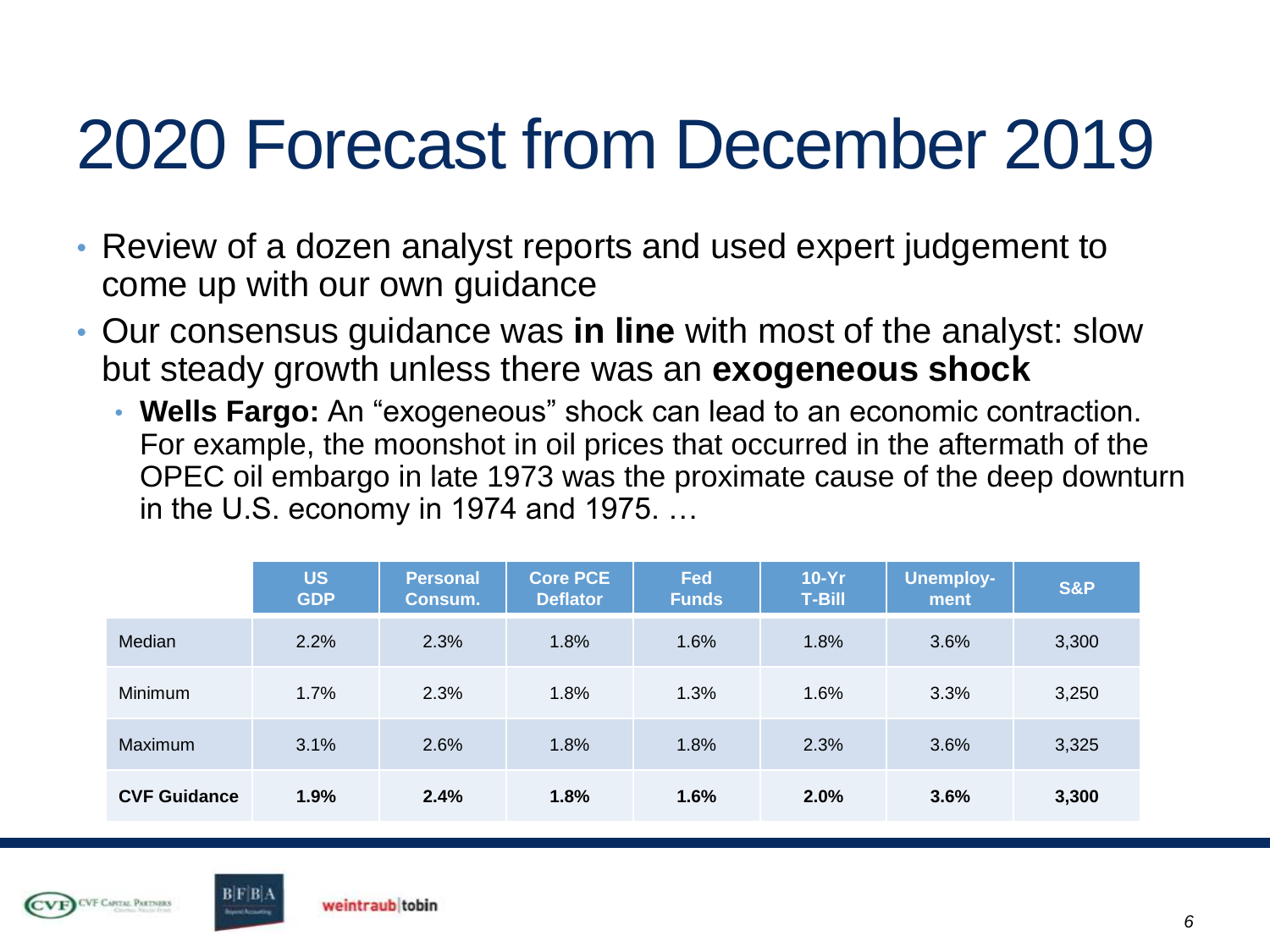#### That Was Fast…

- GDP forecasts did not start to be modified by most analysts until early March
- 2Q 2020 GDP forecast fell from **2.4%** on February 28 to **(14.7%)**  on March 27



Source: Wells Fargo, "Weekly Economic & Financial Commentary." Available at https://www.wellsfargo.com/com/insights/economics/weekly-commentary/



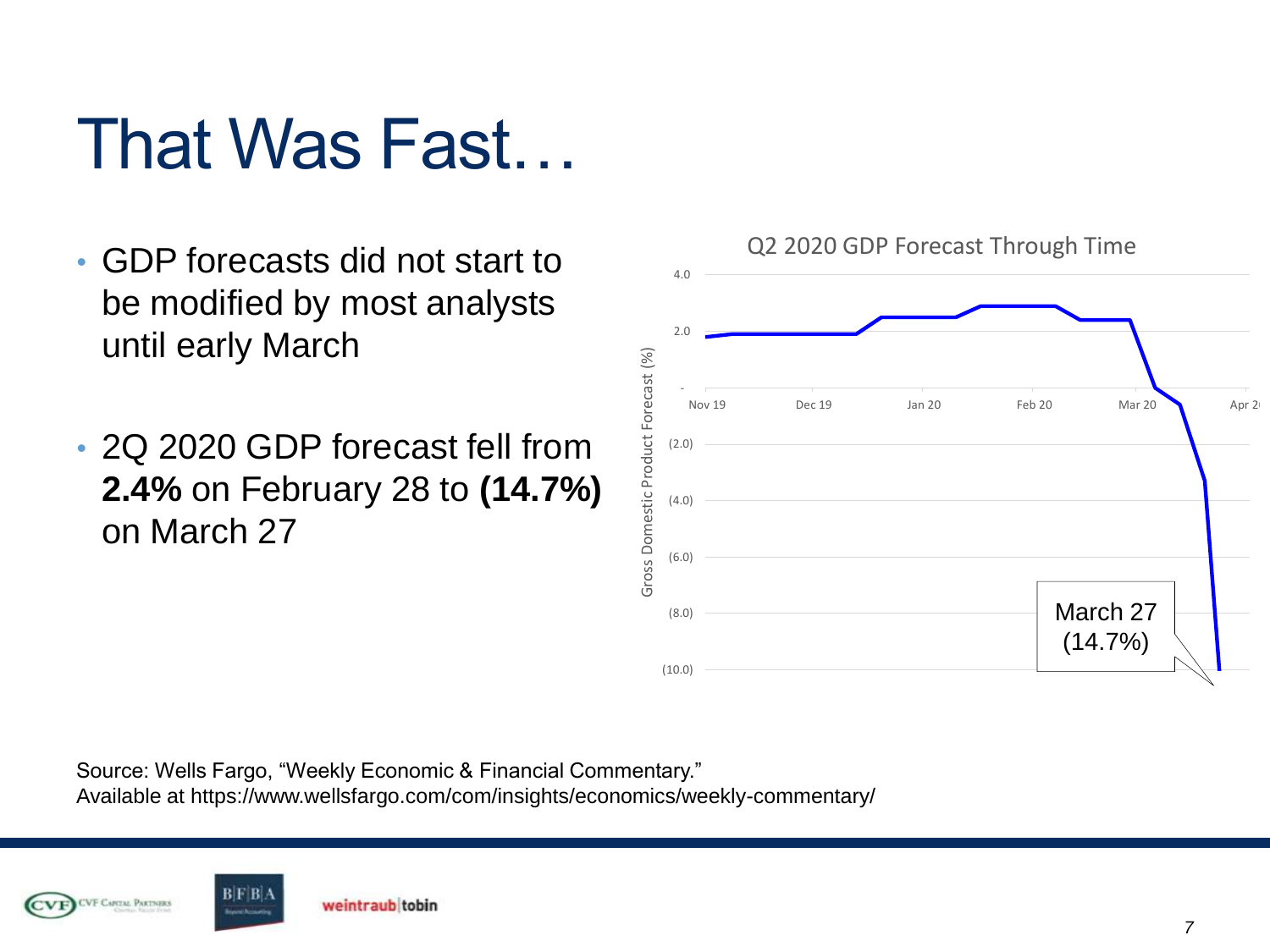#### Economic Forecast Update

|                                   | <b>US</b><br><b>GDP</b> | <b>Personal</b><br>Consum. | <b>Core PCE</b><br><b>Deflator</b> | <b>Fed</b><br><b>Funds</b> | $10-Yr$<br><b>T-Bill</b> | Unemploy-<br>ment | <b>S&amp;P</b>     |
|-----------------------------------|-------------------------|----------------------------|------------------------------------|----------------------------|--------------------------|-------------------|--------------------|
| Orig. Guidance                    | 1.9%                    | 2.4%                       | 1.8%                               | 1.6%                       | 2.0%                     | 3.6%              | 3,300              |
| <b>Updated</b><br><b>Guidance</b> | $<$ (3.0%)              | 0.5%                       | 1.6%                               | 0.3%                       | $1.0\%$                  | $>10.0\%$         | $2,000 -$<br>2,500 |

- Our GDP forecast and S&P forecast are both below consensus
	- S&P Future contract for December 2020 is 2,619 (as of 3/31/2020)
- We are in line with consensus on the other measures
- **MAJOR** caveat is that we don't yet know the extent of virus and it's impact on the economy



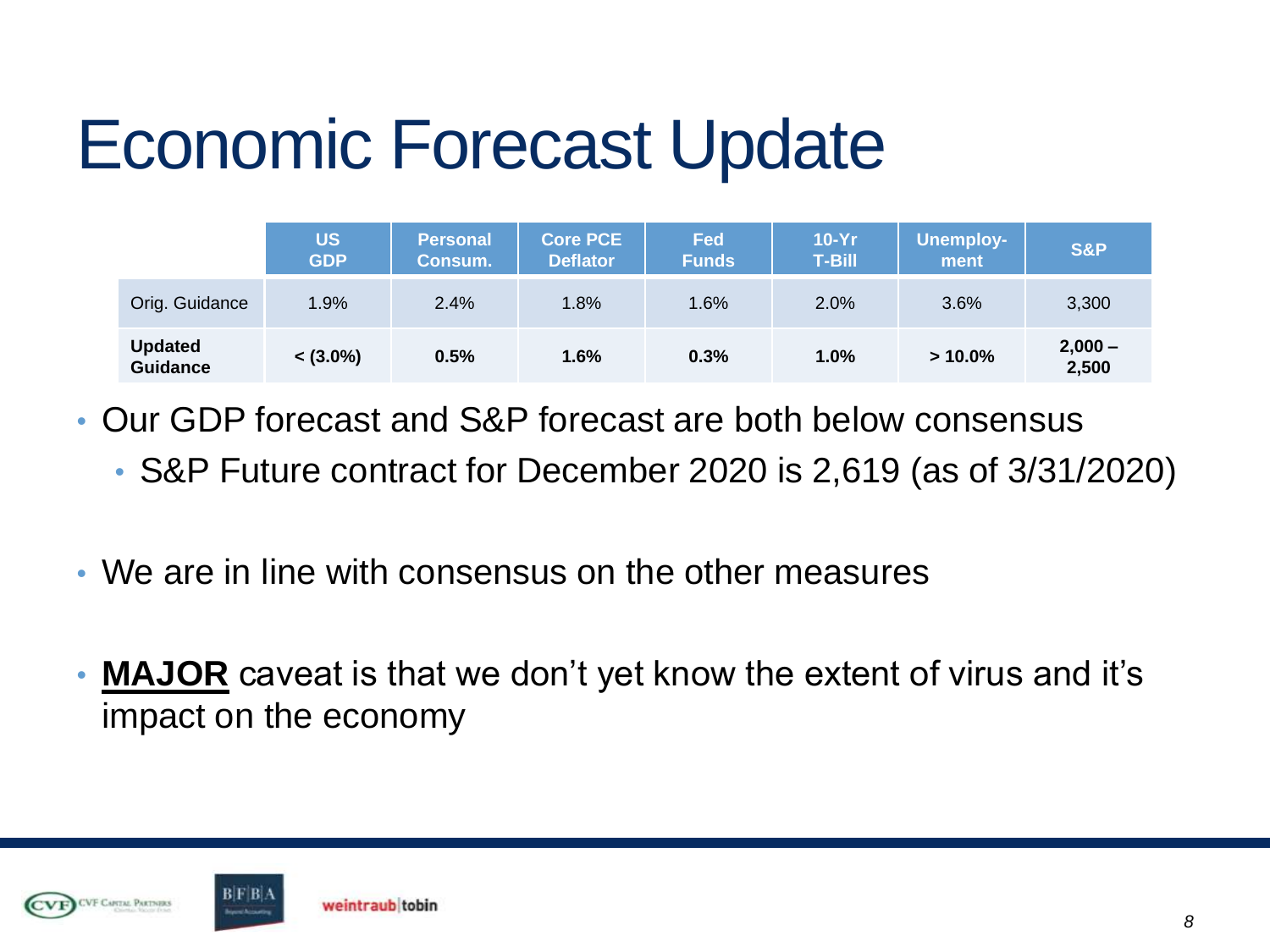#### Small Business Sentiment

- SBIA recently surveyed 726 small businesses (median size was 100 employees) on March 19 and 20, 2020
- **80%** have cash flow concerns
	- **100%** in the entertainment and hospitality sectors (22 surveys)
- **40%** do **not** have cash reserves to last past 60 days
- **21%** have already started to lay off employees
	- **64%** that have not laid off employees anticipate they'll need to do so
	- Anticipated layoffs represent **30%** of the employee base (**60%** for entertainment and hospitality
- Results were not specific to a geography broad-based consistency

Small Business Investor Alliance, "Survey of Impact of COVID-19 on Small Businesses," March 21, 2020

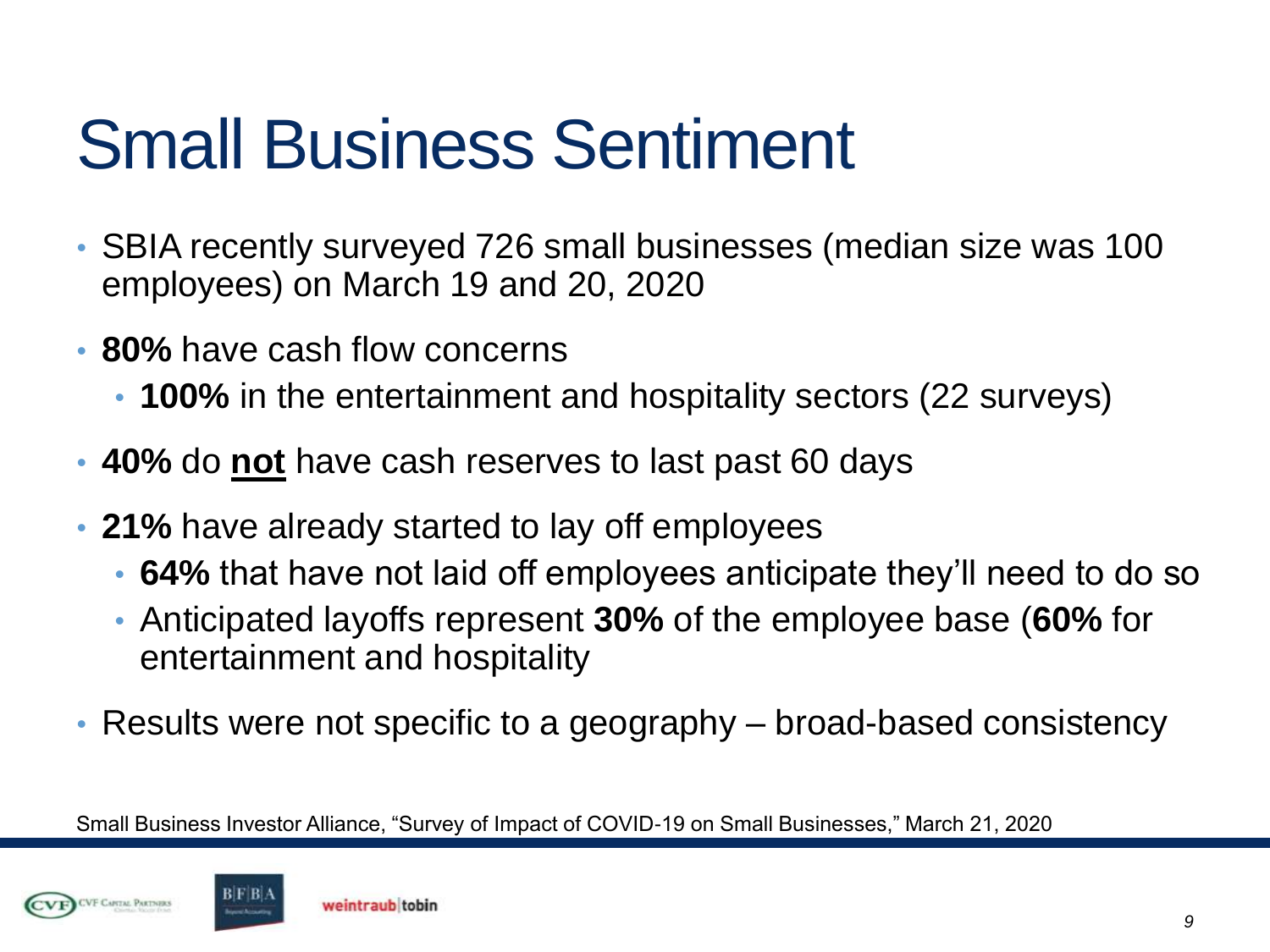#### Accounting and Income Tax Implications



Panelist: Ben Brown BFBA, LLP www.BFBA.com







weintraub tobin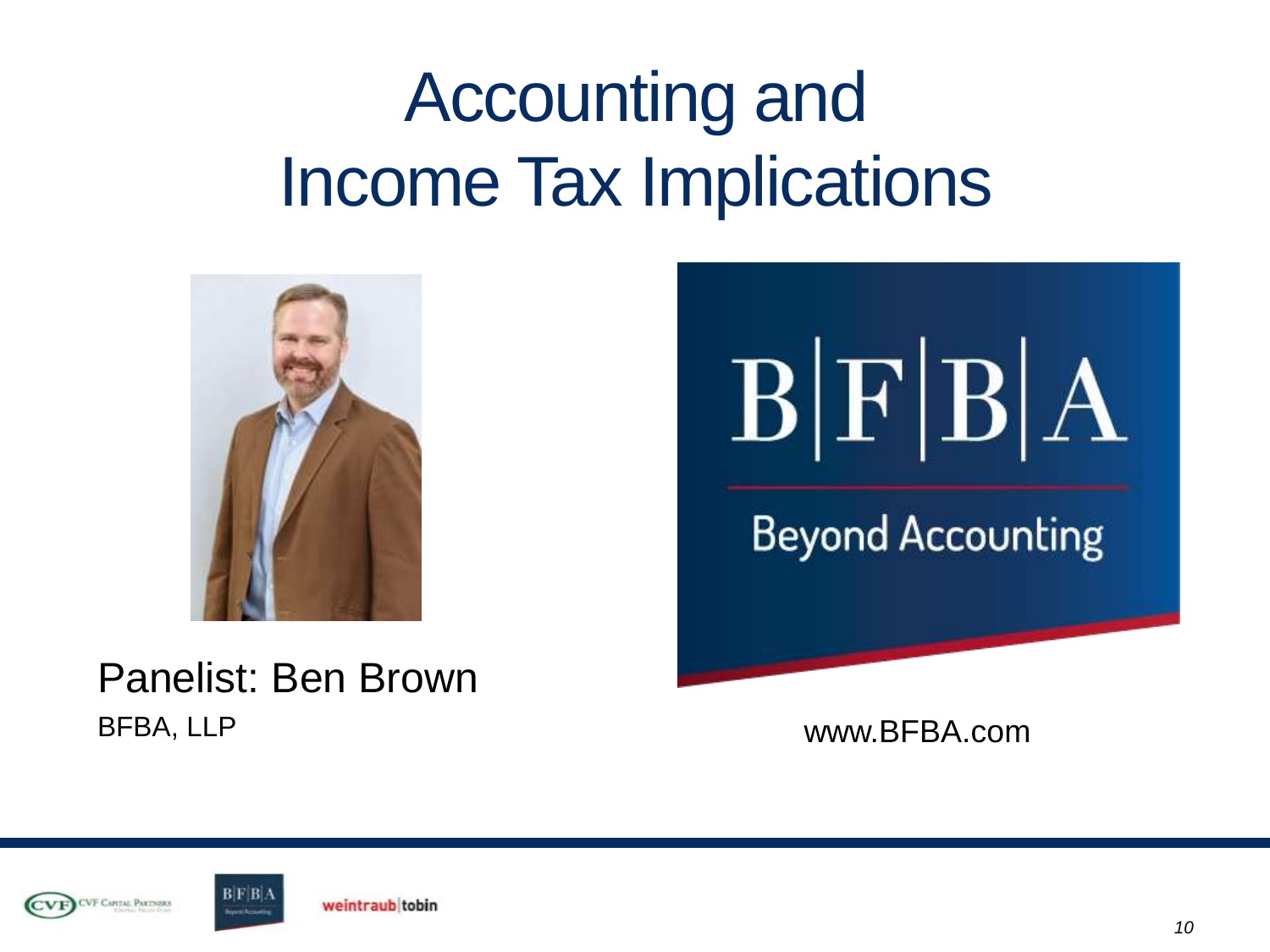### Income Tax Filing Dates

- Federal and California tax filing and payment deadline moved from 4/15 to 7/15
	- Includes payment of 2019 taxes due, as well as Q1 2020 payments
	- Does not currently extend Q2 deadline of 6/15
	- 37 total states have mirrored the 7/15 deadline, other states with varying dates between 4/30 and 7/31.
	- Extends IRA contribution deadline to 7/15 as well.



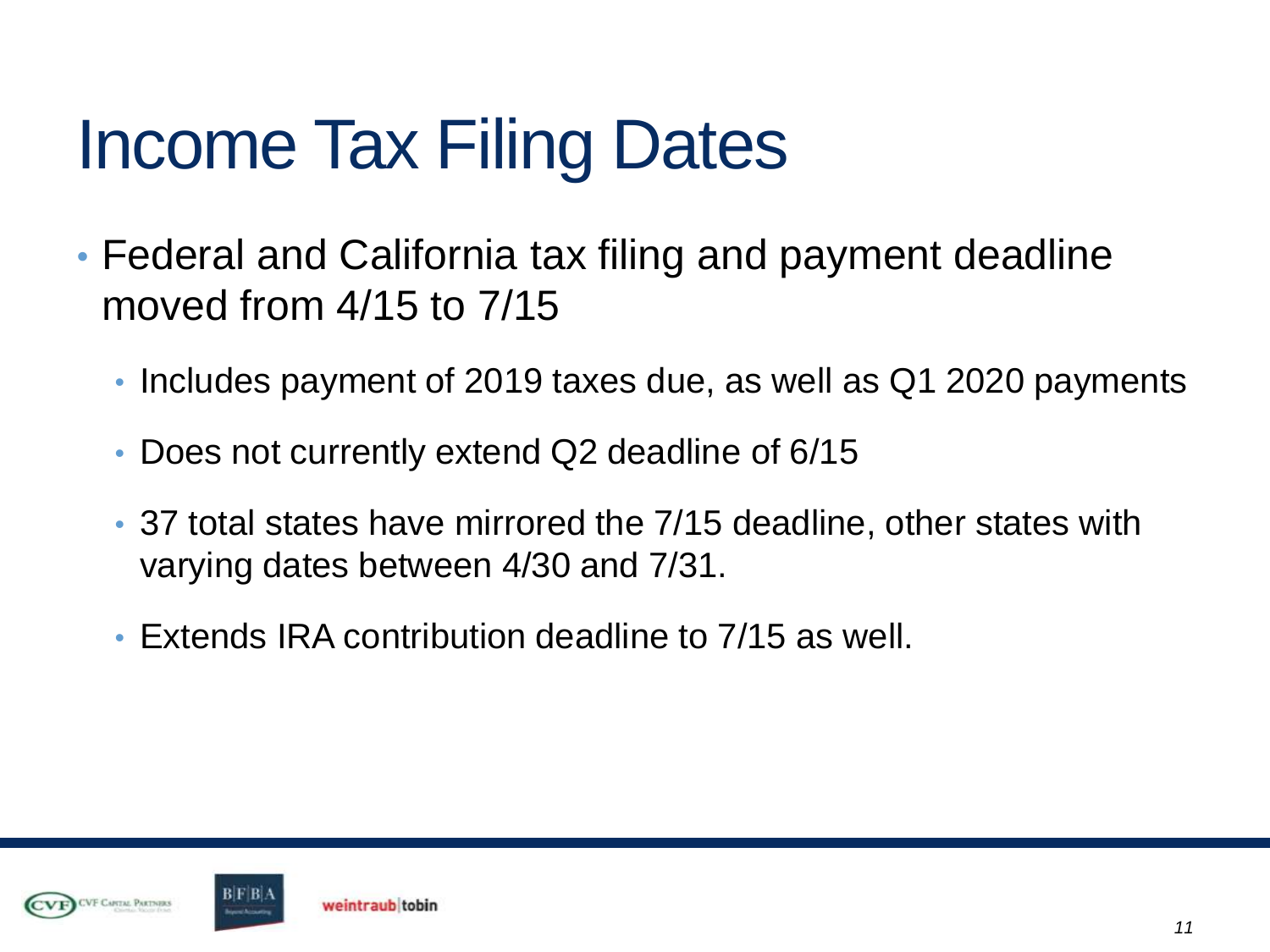#### Tax Provisions – CARES Act

- Employee Retention Credit Refundable payroll tax credit of 50% of qualified wages.
	- Eligible to businesses that were fully or partially suspended due to COVID-19 shut-down order OR gross receipts decline 50% YOY
- Delay of Payment of Employer Payroll Taxes
	- Employer portion of Social Security taxes (6.2%) can be deferred.
	- Deferred taxes paid in 2 equal installments on 12/31/21 and 12/31/22.
	- Beware of personal liability for principals



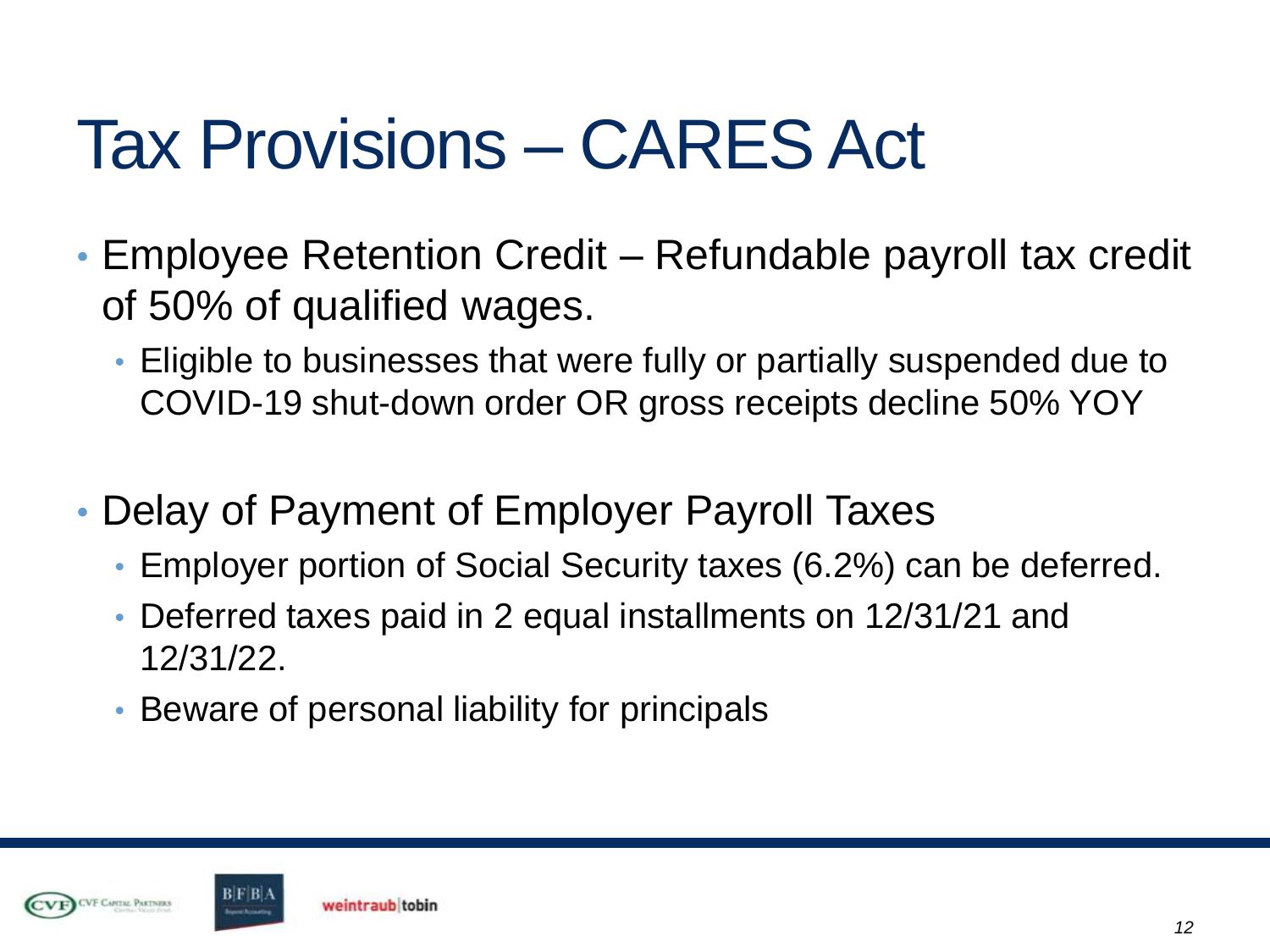#### Retro-Active Changes

- Business Interest Expense limitation [163(J)]
	- Increase the limit from 30% to 50% for 2019 and 2020
	- Does not apply to partnership in 2019, but does apply in 2020
- Qualified Improvement Property Technical Correction
	- QIP placed in service after 12/31/17 is 15 year property and eligible for bonus.
	- Requires amendment of 2018 return to address 2018 improvements
		- Eligible for bonus depreciation can create NOL in 2018



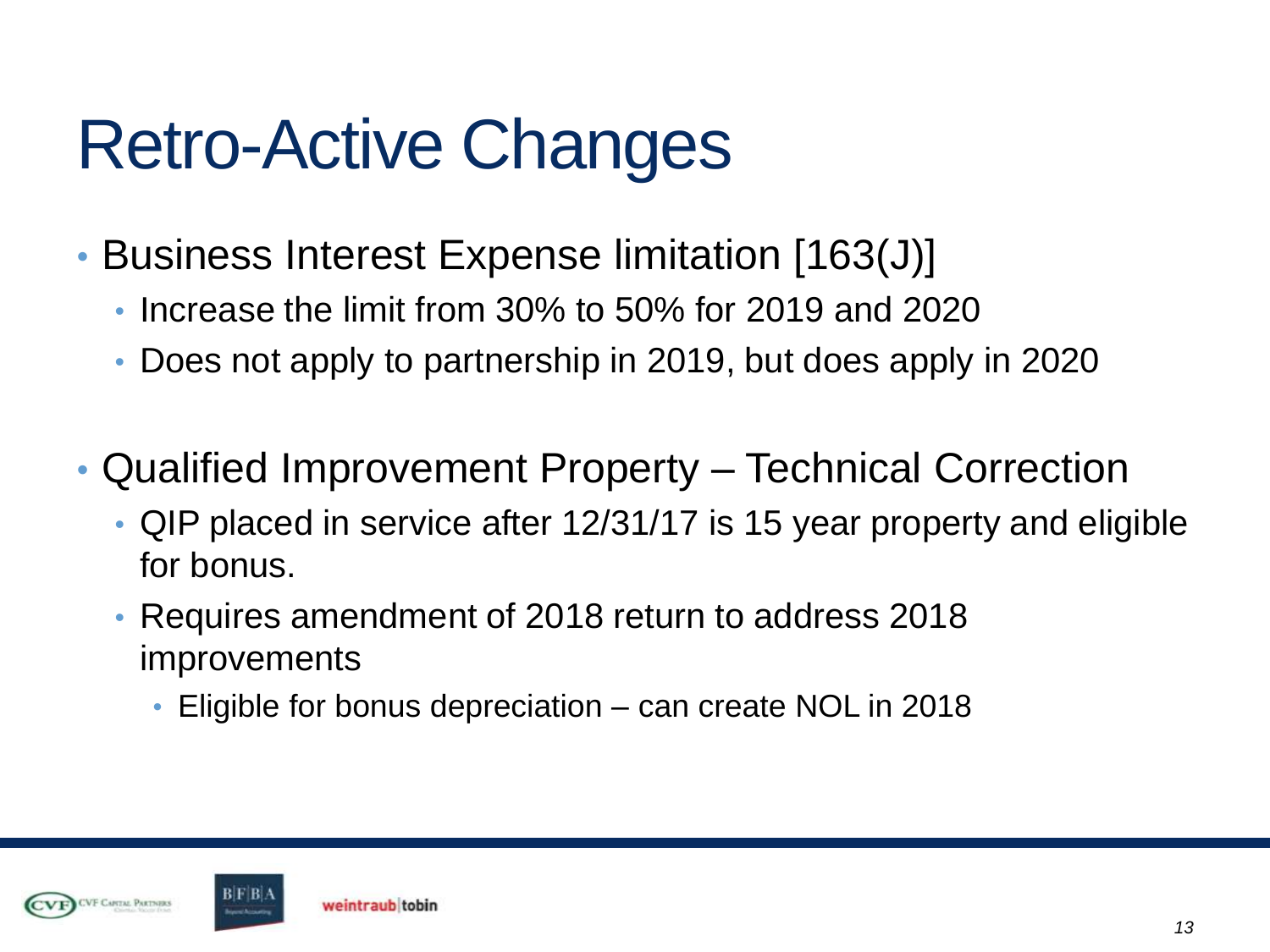# Retro-Active Changes (Cont'd)

- Modification of NOL rules
	- NOLs arising in 2018, 2019, and 2020 can be carried back 5 years.
	- Eliminates 80% limitation on use of NOLs until 2021 tax years
- Repeal of the Overall Loss Limitation (461l)
	- Retroactive to 2018 through 2020, business losses can offset nonbusiness income without limitation (previously limited to \$250K on individual returns/\$500K joint)
- Remaining Corporate AMT Credits can be refunded
	- Claim must be submitted by 12/31/2020



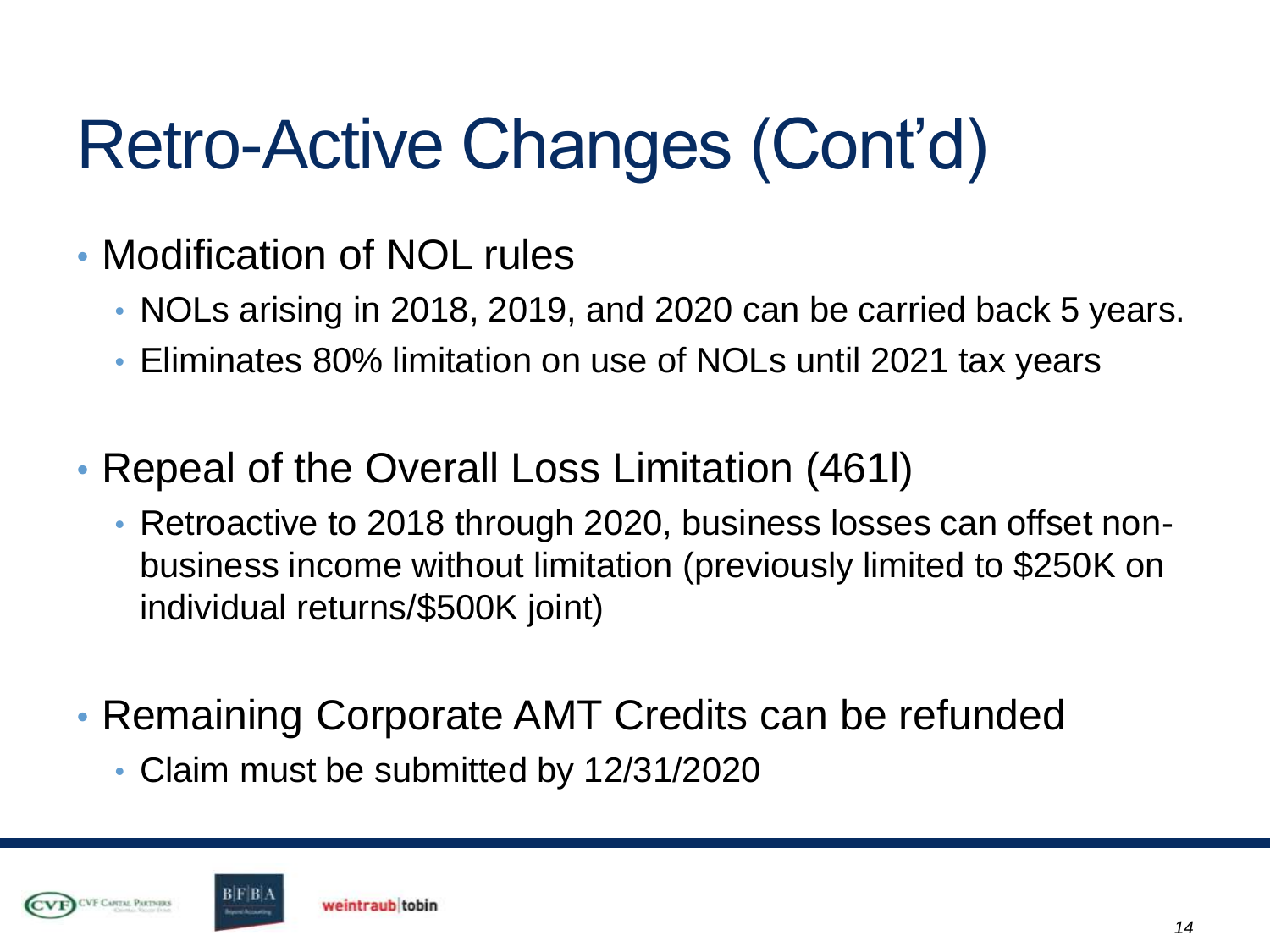### Financial Reporting

- Going Concern Considerations:
	- Covenant Compliance at 3/31
	- Management's plans and expectations
	- CARE Act tools/funding

#### • Subsequent Event Disclosure:

• Management has evaluated subsequent events through [DATE], the date the financial statements were available to be issued. The COVID-19 outbreak in the United States has caused economic uncertainties that could negatively impact operations. The extent of the impact of COVID-19 on the Company's operational and financial performance will depend on variety of developments and factors that cannot be predicted at this time. As a result, the related financial impact and duration cannot be reasonably estimated at this time.



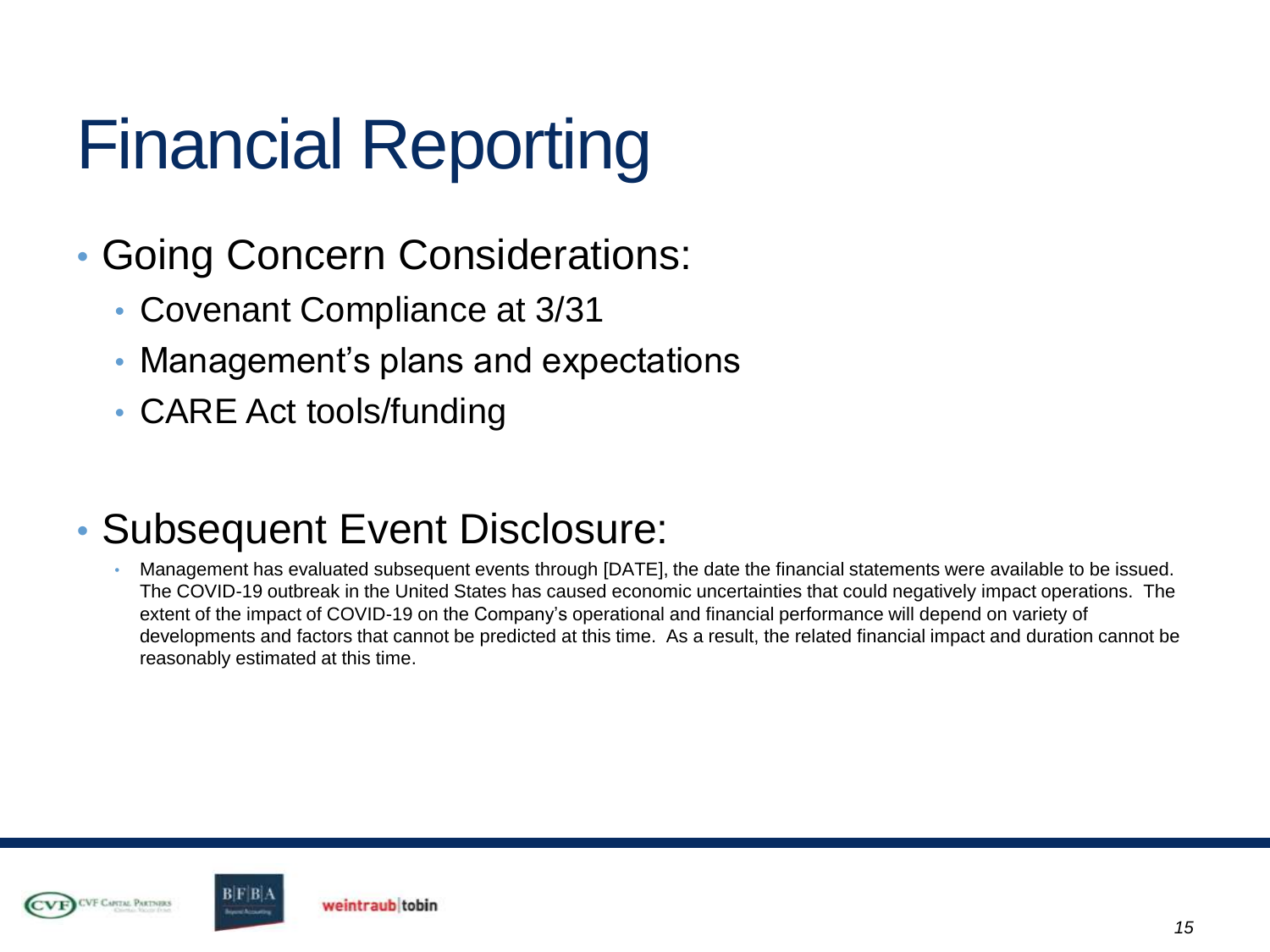#### Accounting for Paycheck Protection Program Loans and Forgiveness

Financial Reporting:

- Balance Sheet transaction at loan inception.
	- Record the Cash received and associated Note Payable on balance sheet.
- Upon approval of loan forgiveness, recognize the gain on forgiveness in the Income Statement, with a related reduction to the Note Payable.
	- Recommend presentation as "Other Income"

Tax Reporting:

• Forgiveness is Non-Taxable - M-1 adjustment to reduce taxable income



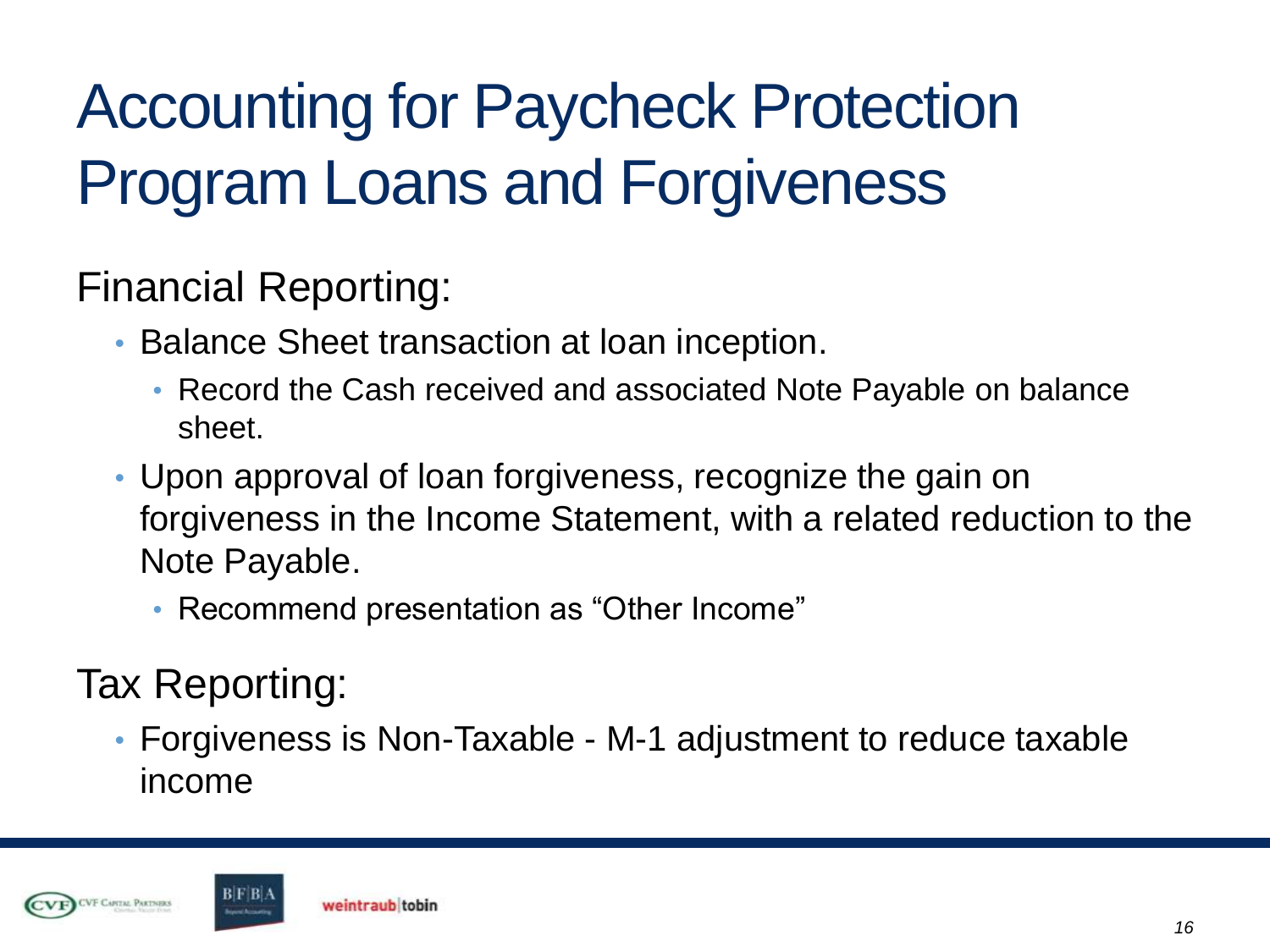#### Additional Legal Matters

Panelists: Chris Chediak Jim Clarke



# weintraub tobin

www.weintraub.com



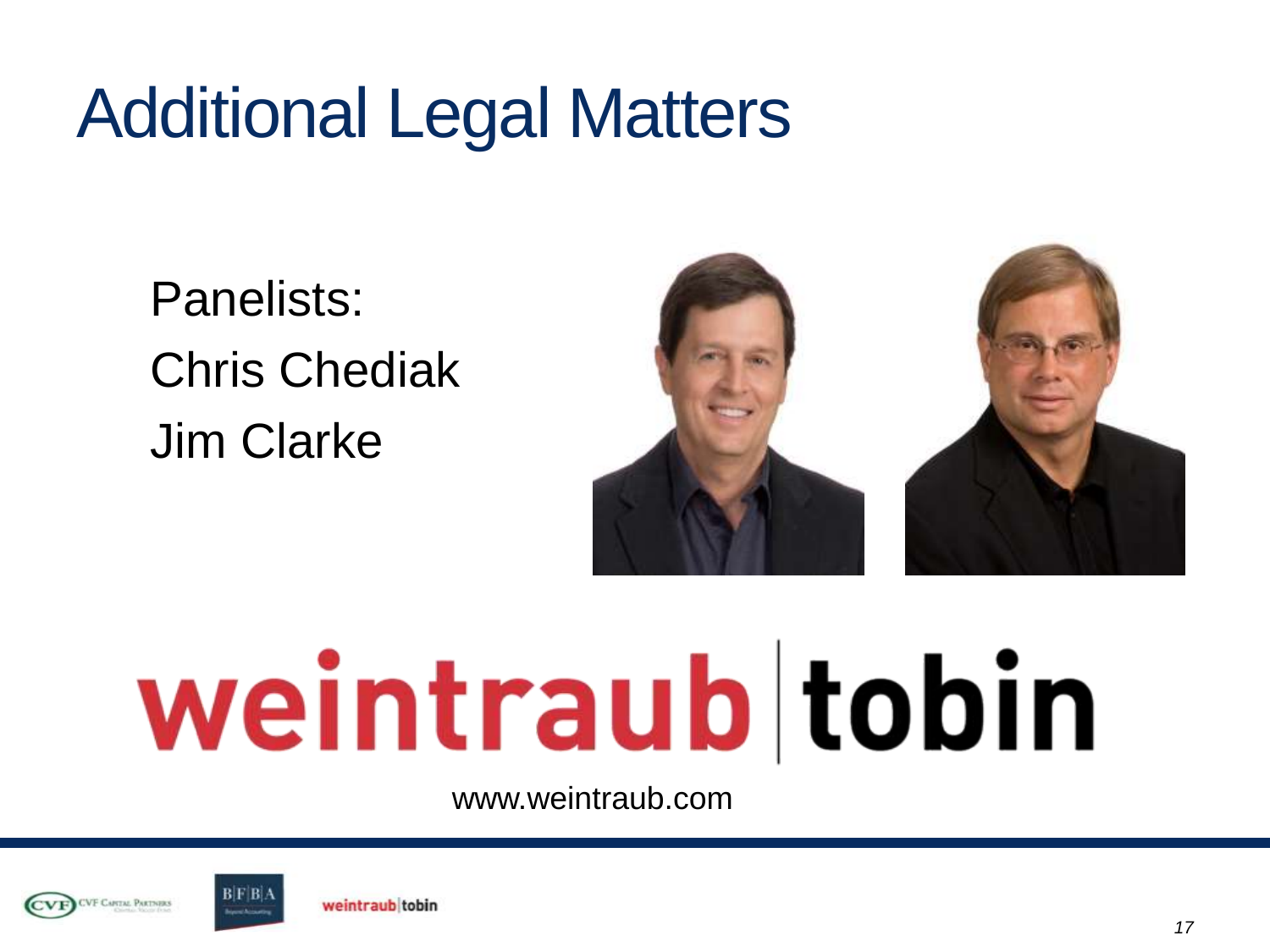#### Contractual and Financing Terms

- A Material Adverse Change ("MAC") clause is a contractual term providing that, if a material adverse event occurs with respect to the company, one or both parties to the contractual arrangement have the right to take certain protective actions, such as accelerating or terminating the contract, accelerating a loan, or refusing to close the transaction. Any MAC clause contained in a contract should be carefully evaluated with respect to the unknown impact of the COVID-19 pandemic.
- . A Force Majeure clause allows the termination, suspension or delay of a contract or performance under the contract if an event beyond the control of the parties occurs that prevents or interferes with performance. Examples of such events can include natural disaster, acts of war, terrorism or pandemic. Force Majeure clauses can be drafted with a wide variety of differing triggering and other terms and should be carefully reviewed.
- .Specific disclosures regarding the unknown impact of the COVID-19 pandemic should be included in pending investment, financing and other transactions. Examples of these types of disclosures as used by public companies and some private companies are available on line.



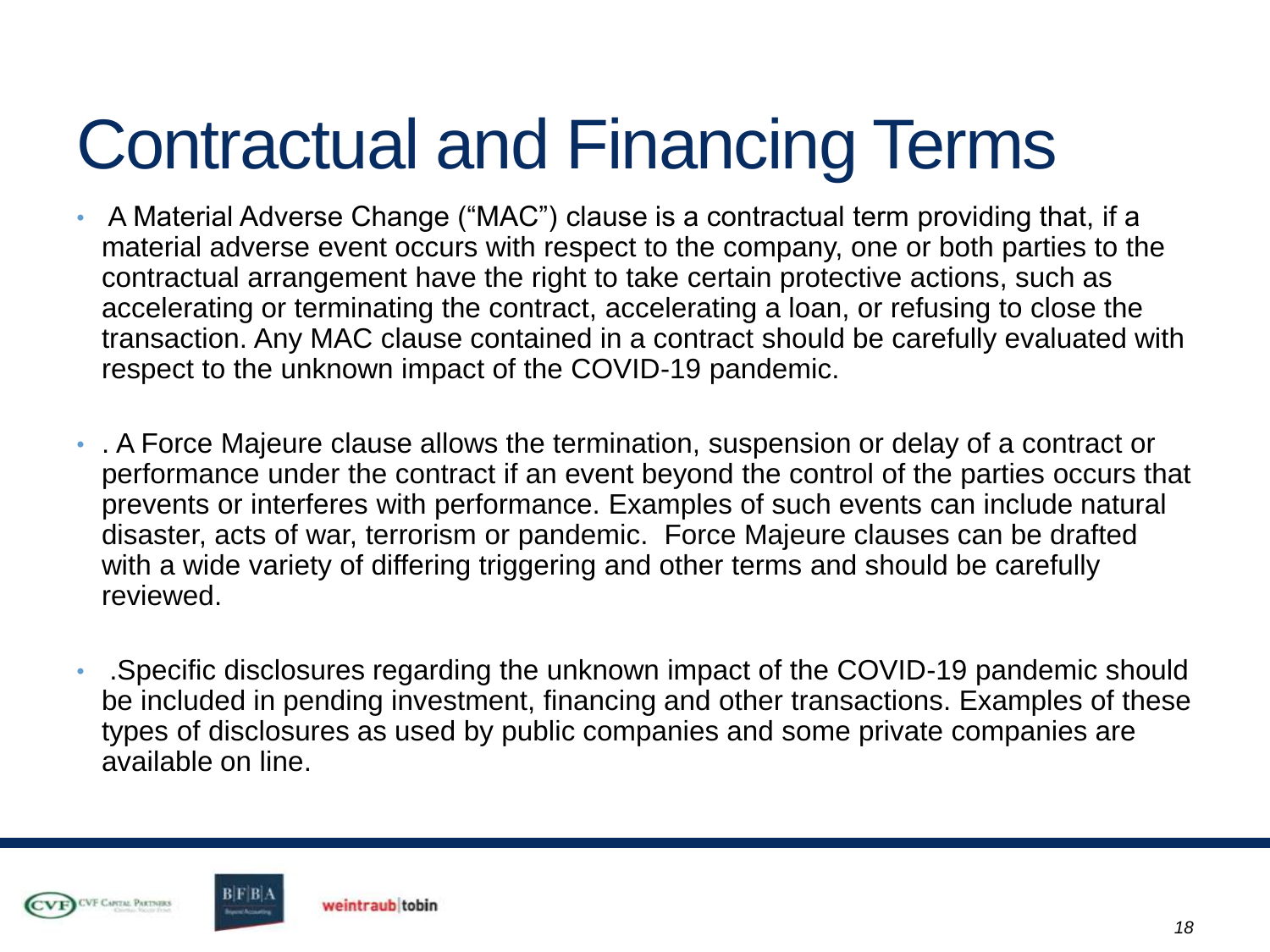#### Permitted Layoffs

- California WARN Act has been suspended in part.
- allows mass layoffs with notice, but without 60 day prior notice requirement.



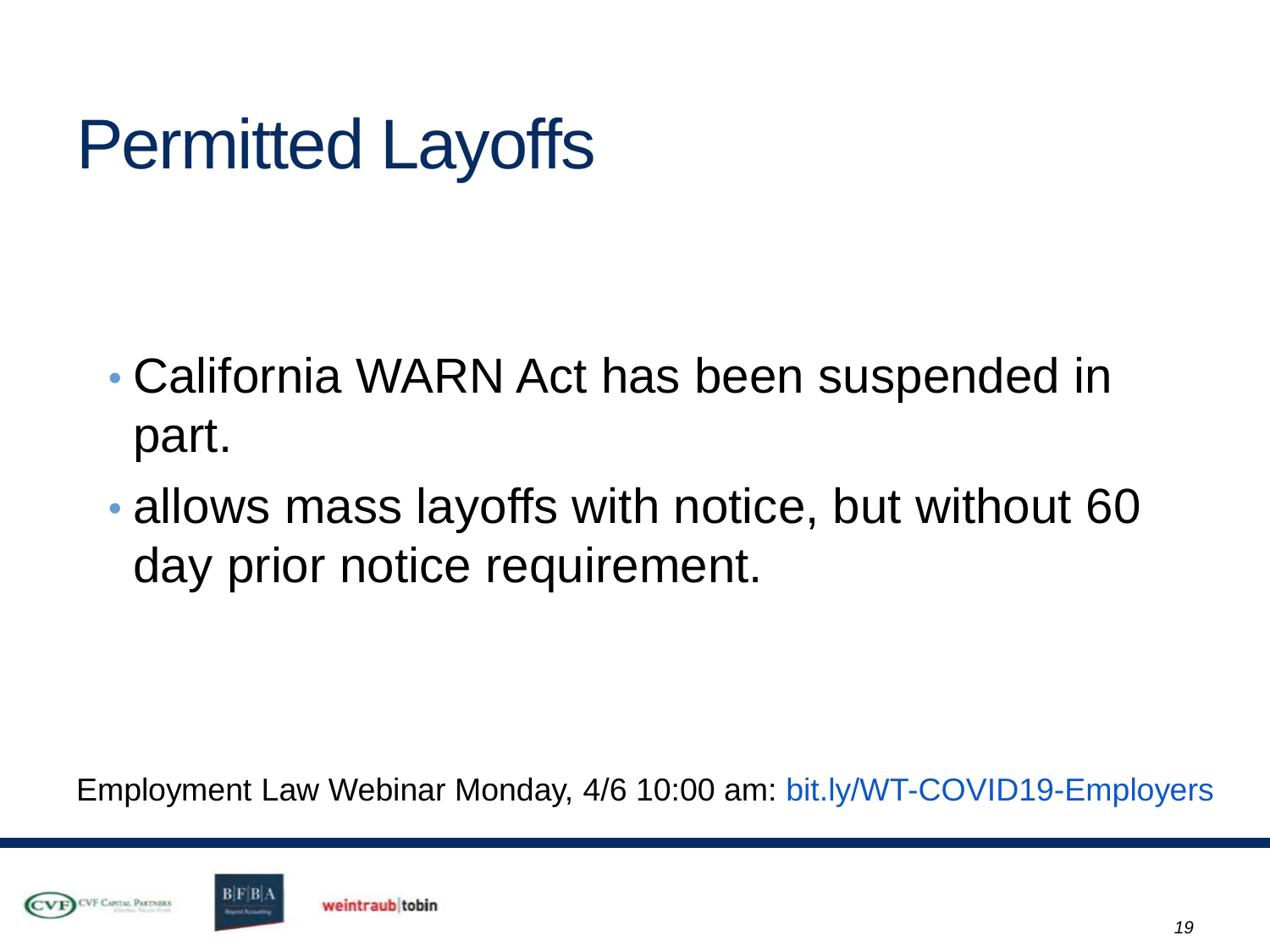#### Unemployment

- Pandemic Unemployment Assistance Program
- Fully funded by the federal government
- 1/27/2020 through 12/31/2020
- Maximum of 39 weeks assistance for anyone unemployed due to COVID-19 diagnosis, caring for someone with COVID-19 diagnosis, caring for children home from school, or unable to reach workplace because of a stay at home order
- Expands UI coverage to gig workers, independent contractors and self-employed individuals



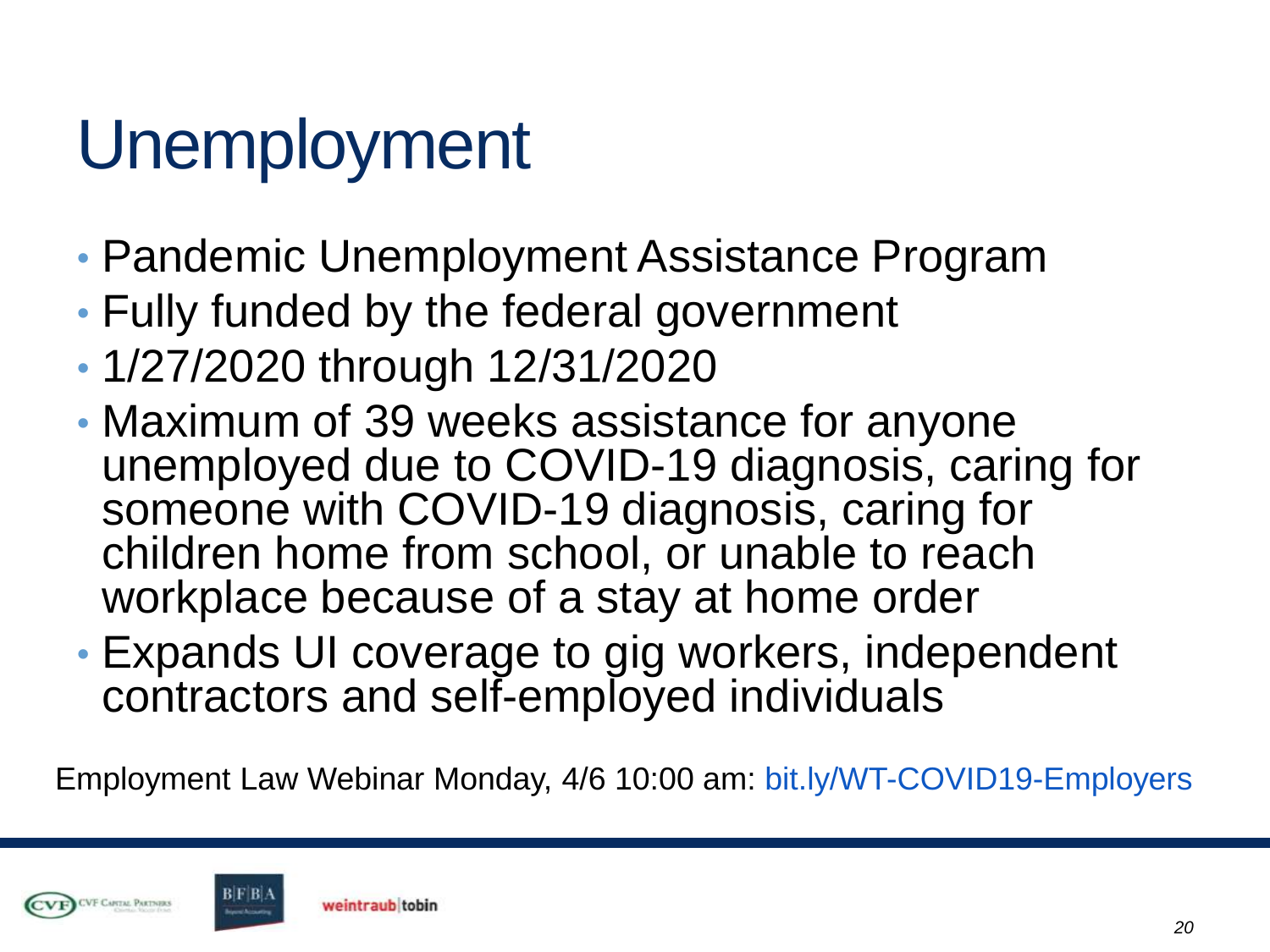#### Sick Leave

- Families First Coronavirus Response Act (FFCRA)
- Provides paid sick time and expands FMLA to provide an extended period of partially paid leave (Emergency Family and Medical Leave Expansion Act (E-FMLA)
- 4/2/2020 through 12/31/2020
- E-FMLA leave available if EE unable to work due to need to care for child under 18 if the child's school is closed due to COVID-19
- Initial 10 days unpaid, thereafter paid leave at 66% of salary for three months
- Employer must make reasonable efforts to restore the employee to a comparable position and pay
- Maximum of \$200 per day and \$10,000 in the aggregate per EE



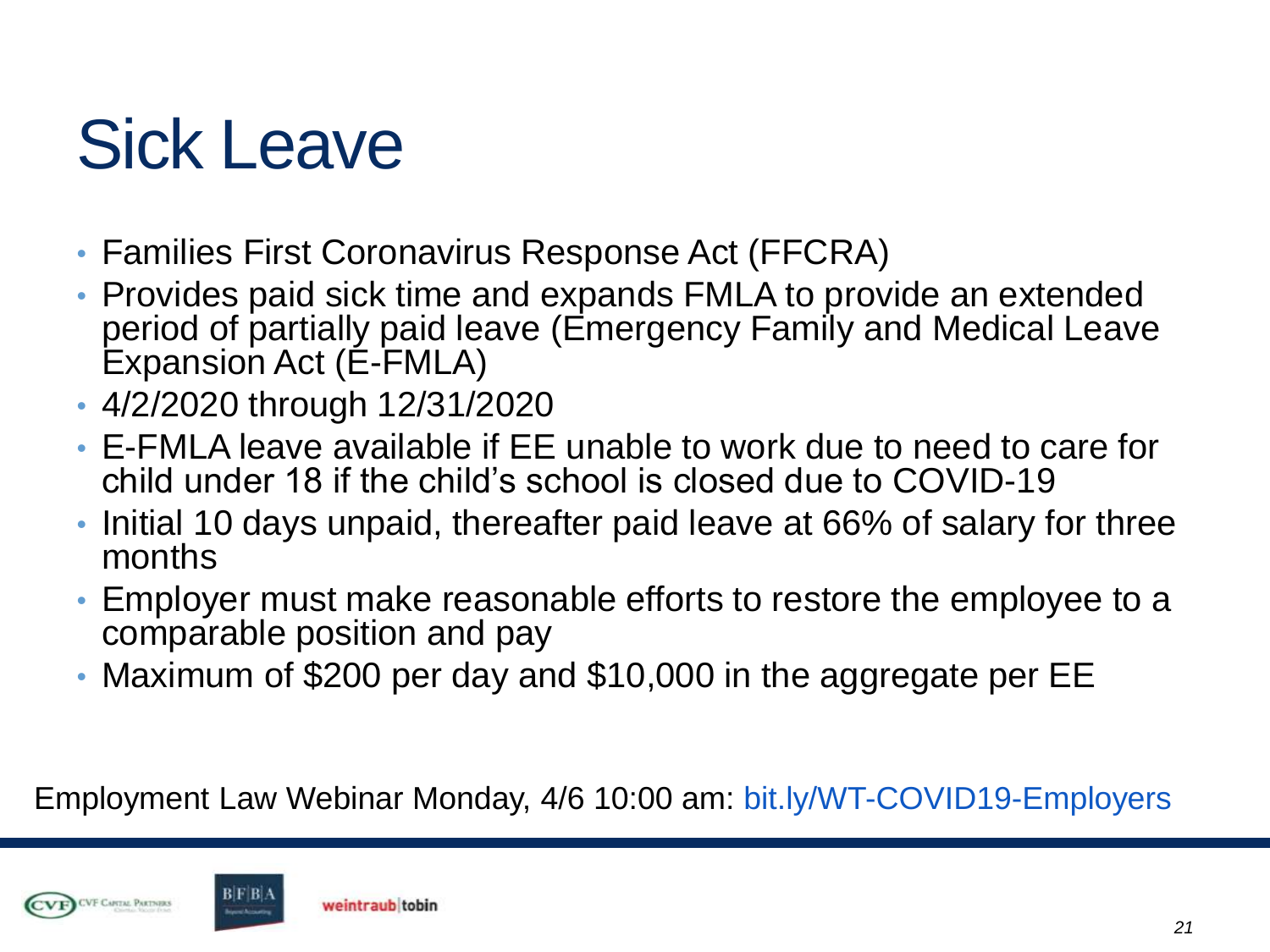#### Emergency Paid Sick Leave

- Emergency Paid Sick Leave Act (E-PSLA)
- 4/2/2020 through 12/31/2020
- Requires employers to provide paid sick leave to employees if they are not able to work because they are subject to a stay at home order, has COVID-19 symptoms, is caring for someone with COVID-19 symptoms, has a child whose school is closed due to COVID-19 precautions
- 80 hours of paid sick time
- No restrictions based upon period of employment
- Cannot make the EE use existing sick time first
- Maximum \$511 per day, \$5110 in the aggregate per EE



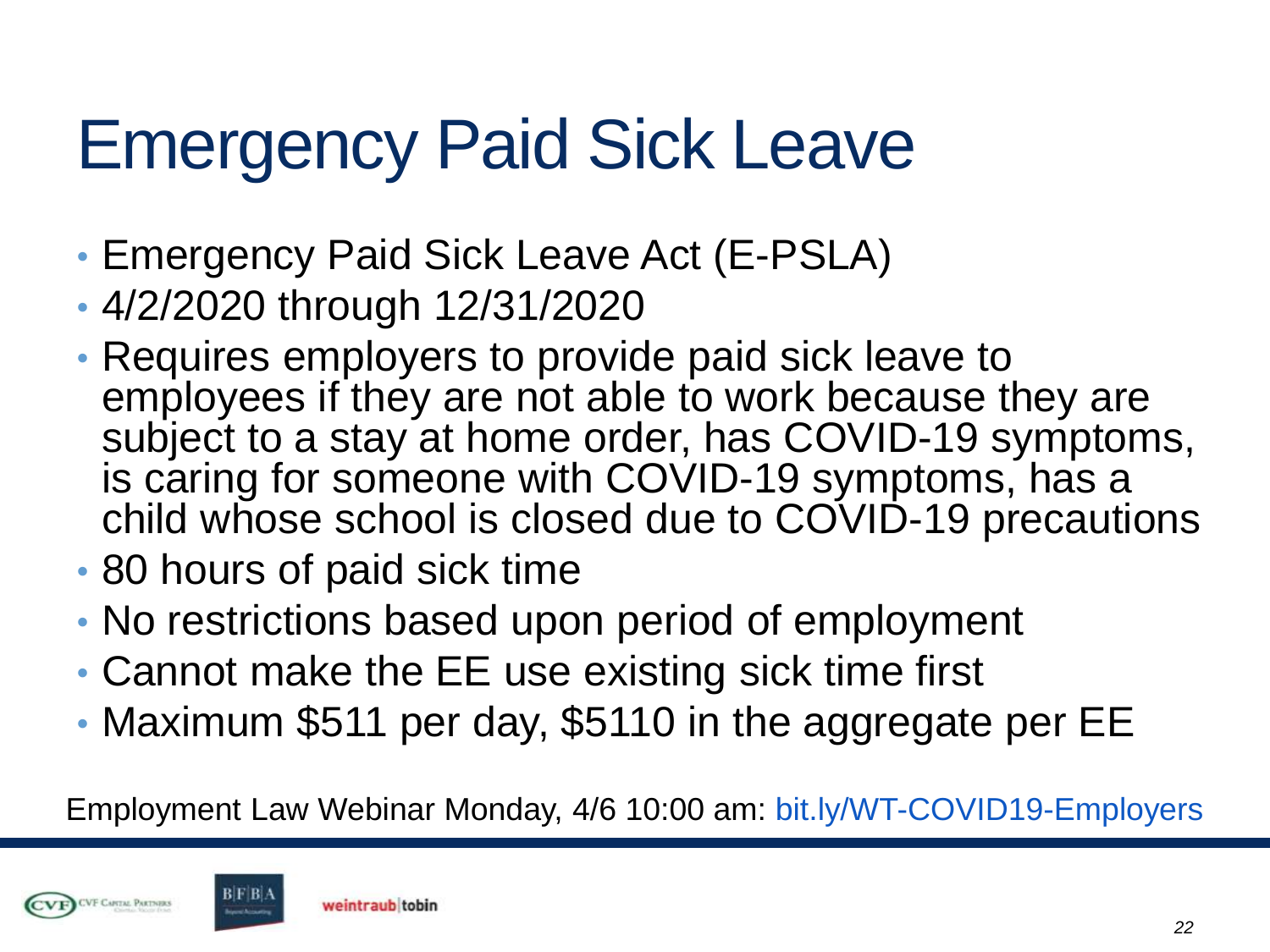#### Tax Credits And Deposit Offsets

- Payroll Tax Credits
- Employers who pay qualifying EE's under either the E-FMLA or the E-PSLA
- Cost of paid leave is offset by tax credit on Employers share of Social Security and Medicare taxes for ALL employees (not just those on leave)
- Employer may retain existing Employers share of employment tax deposits up to the amount of the qualifying leave paid
- If existing deposits not sufficient to pay the qualifying leave, the employer is to file a request for an accelerated credit for the remaining amount of qualifying leave



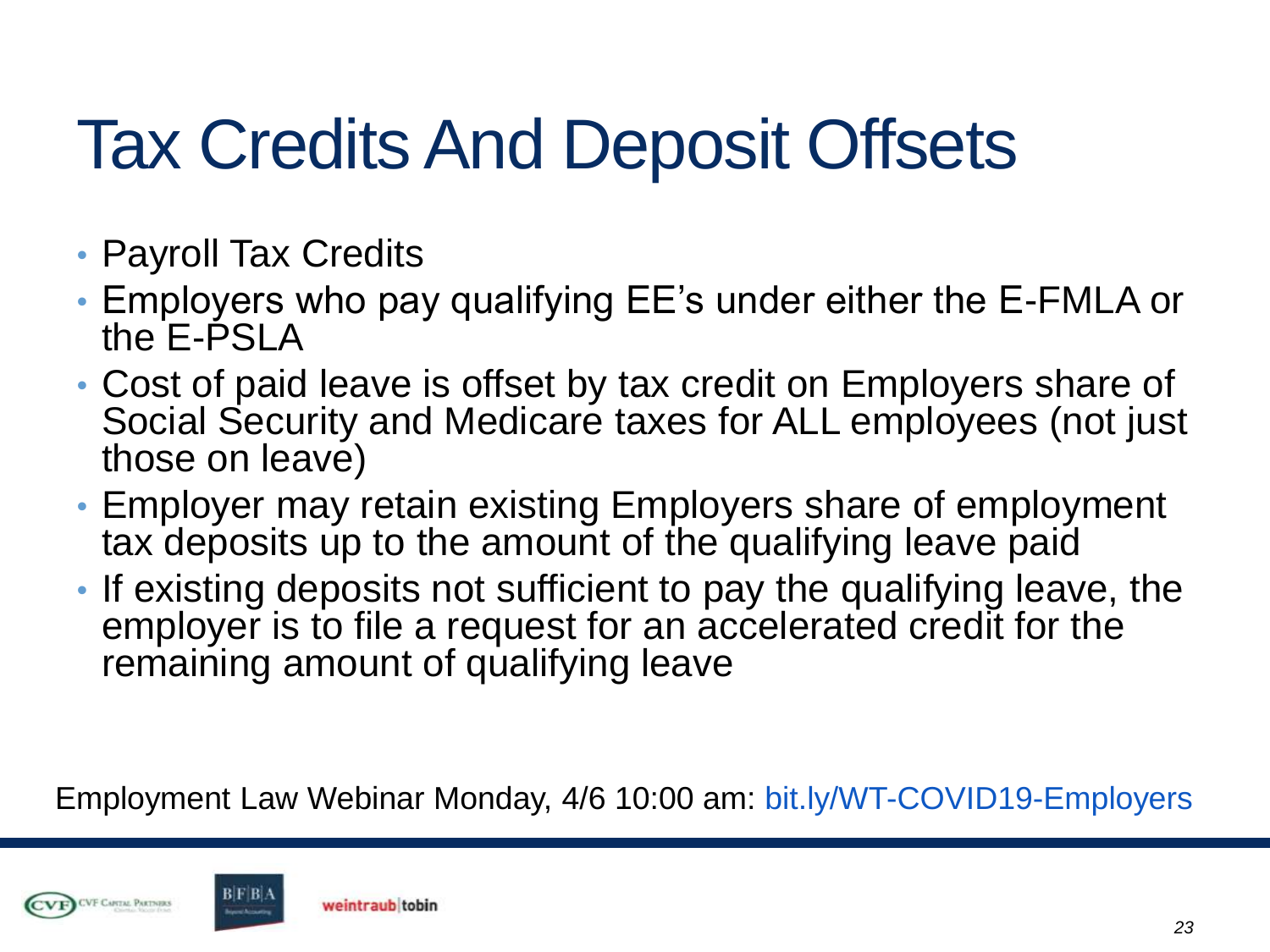#### Pension Plan Related Relief

- IRA penalty free withdrawal if under 59  $\frac{1}{2}$  of up to \$100,000
- Taxed over three years, or may be repaid over three years
- IRA/401K no required mandatory distribution in 2020



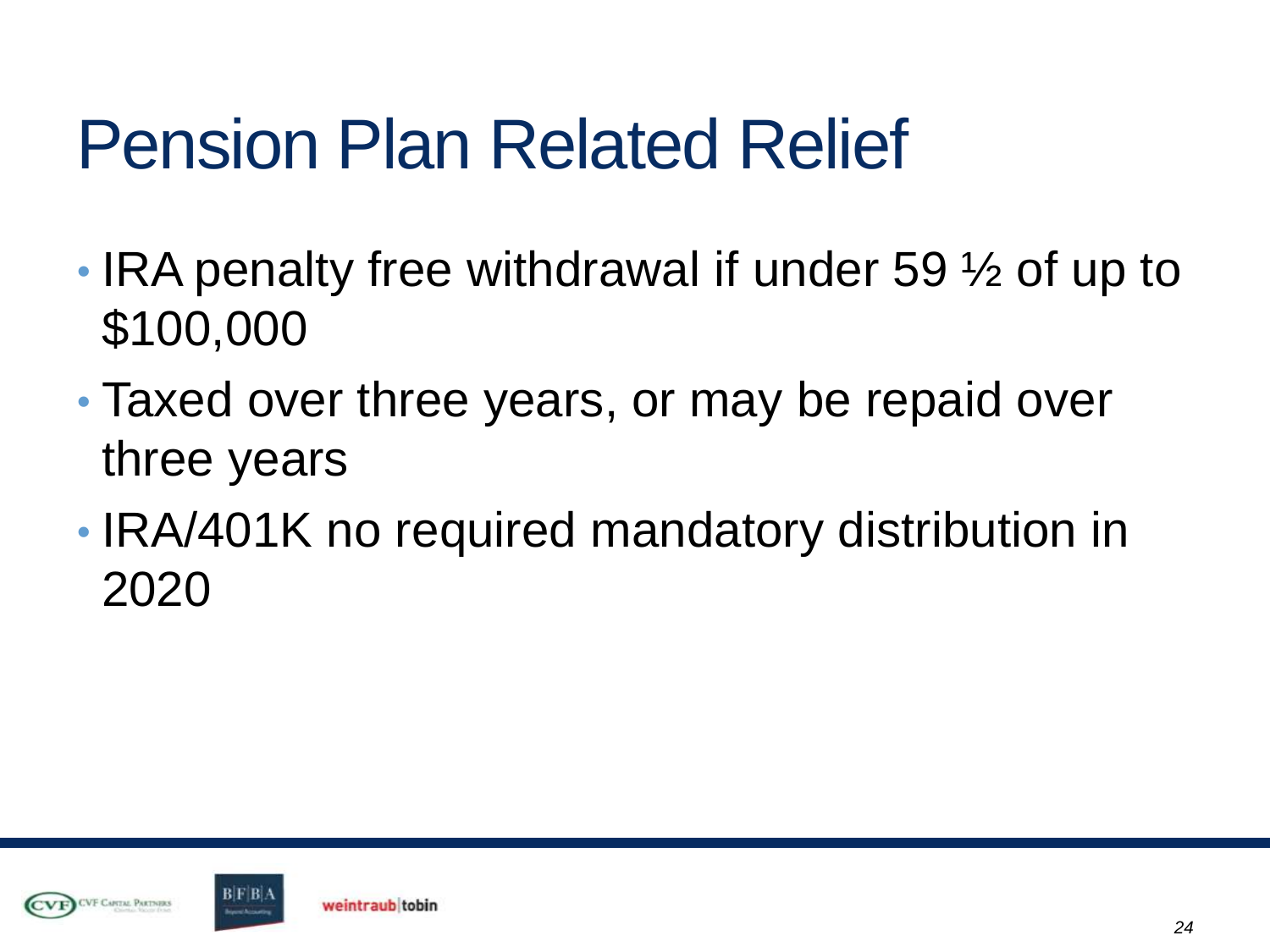#### Real Estate Protective Measures

- California authorizes local governments to halt evictions, slow foreclosures and protect against utility shutdowns.
- Moratoriums vary by jurisdiction
- Moratoriums preclude evictions and impose a temporary rent deferral for those who can demonstrate their payment inability is caused by COVID-19
- Waiver if interest and late fees on unpaid rent
- Extended period (3-6 months) to repay the rent after then end of the Pandemic
- Moratoriums are rent deferrals, not rent forgiveness



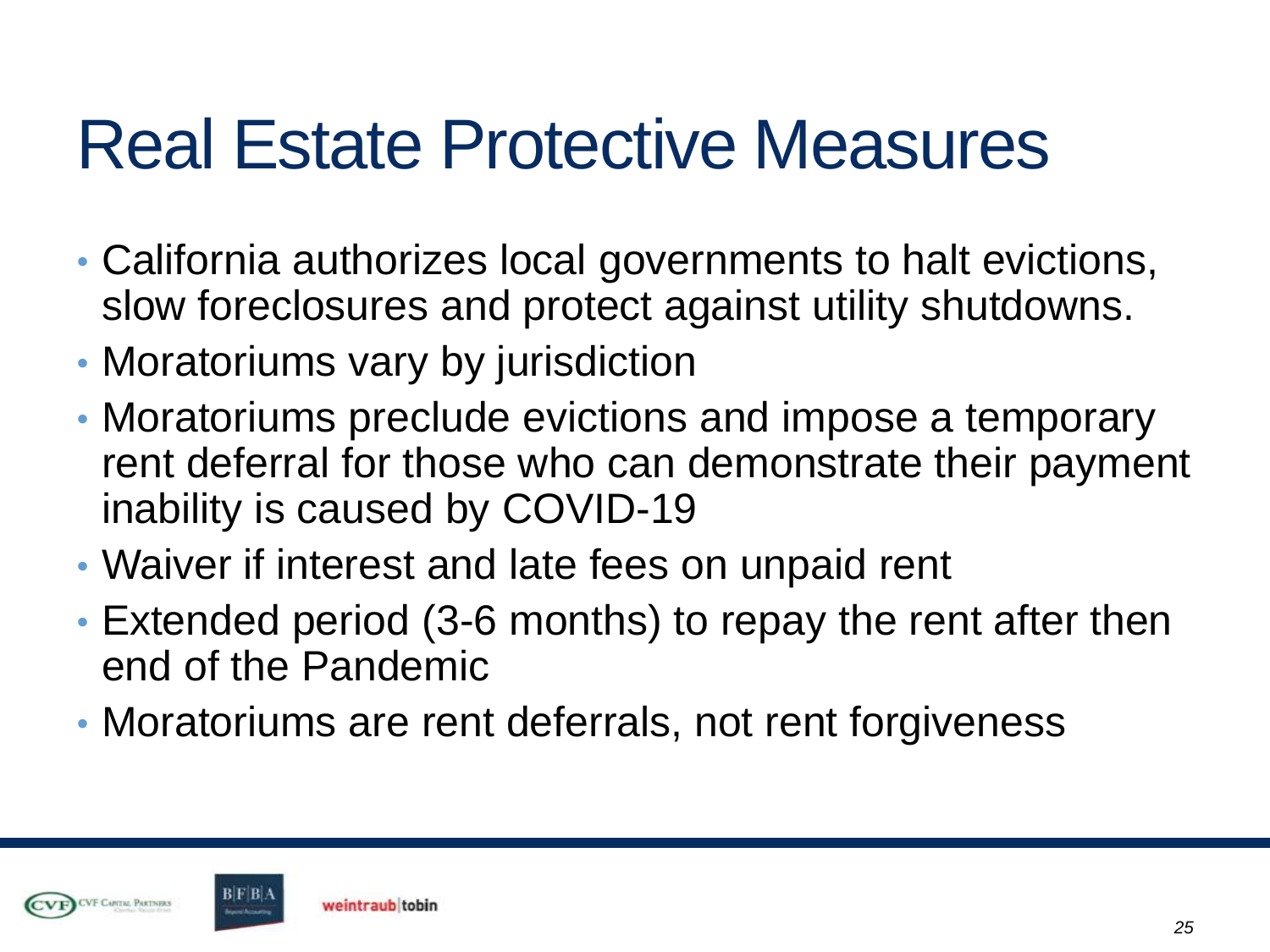#### Updates on Legislation to Help **Businesses**





www.CVFCapitalPartners.com

#### Panelist: Brian Hoblit CVF Capital Partners



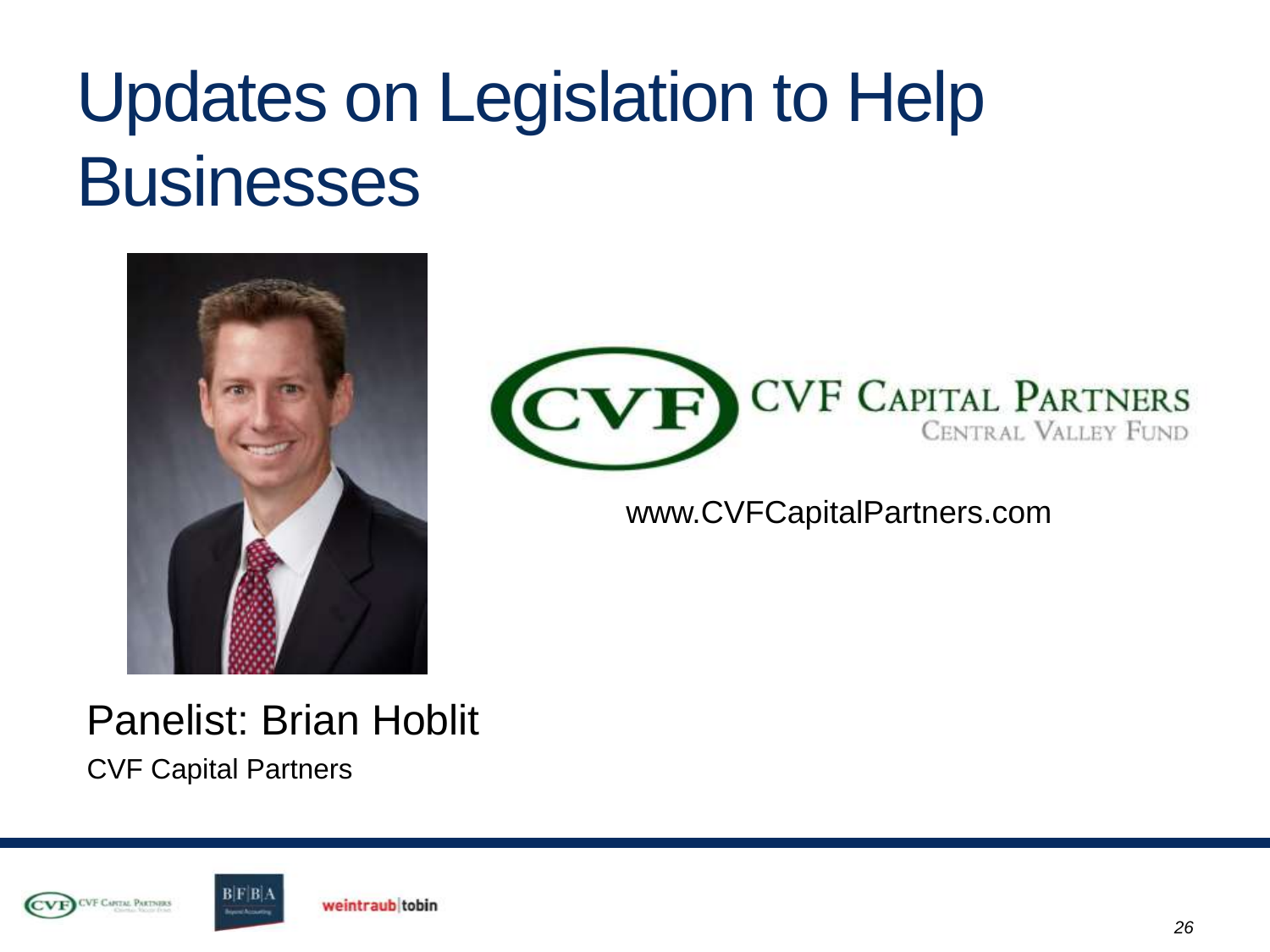#### Federal Relief Programs

- SBA CARES Act ("PPP")
- SBA Economic Injury Disaster Loans



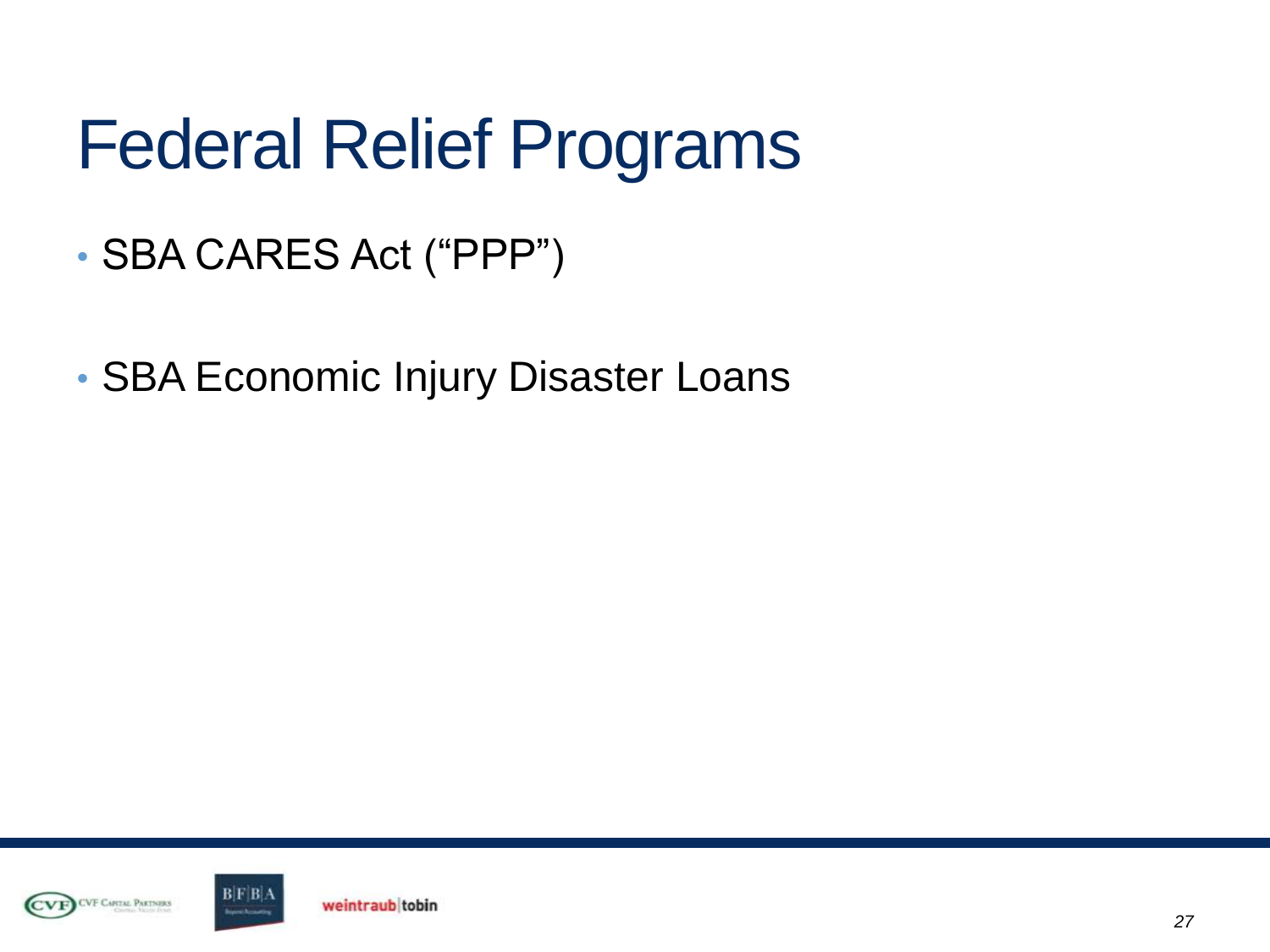# CARES Act (1 of 4)

- \$349Bn "Paycheck Protection Program" (PPP)
	- Funding >> EIDL program
	- Largest economic rescue package in U.S. history
- For small businesses (less than 500 employees) that need **funds to cover expenses caused by current economic disruption** and not already covered under COVID-19 relief law and was in business on February 15, 2020
	- No double dipping with SBA EIDL or other programs
- Loan forgiveness available under some stipulations; unforgiven portion due in ten years (with option to defer)
- Application available March 31; **applications can be submitted on April 3**



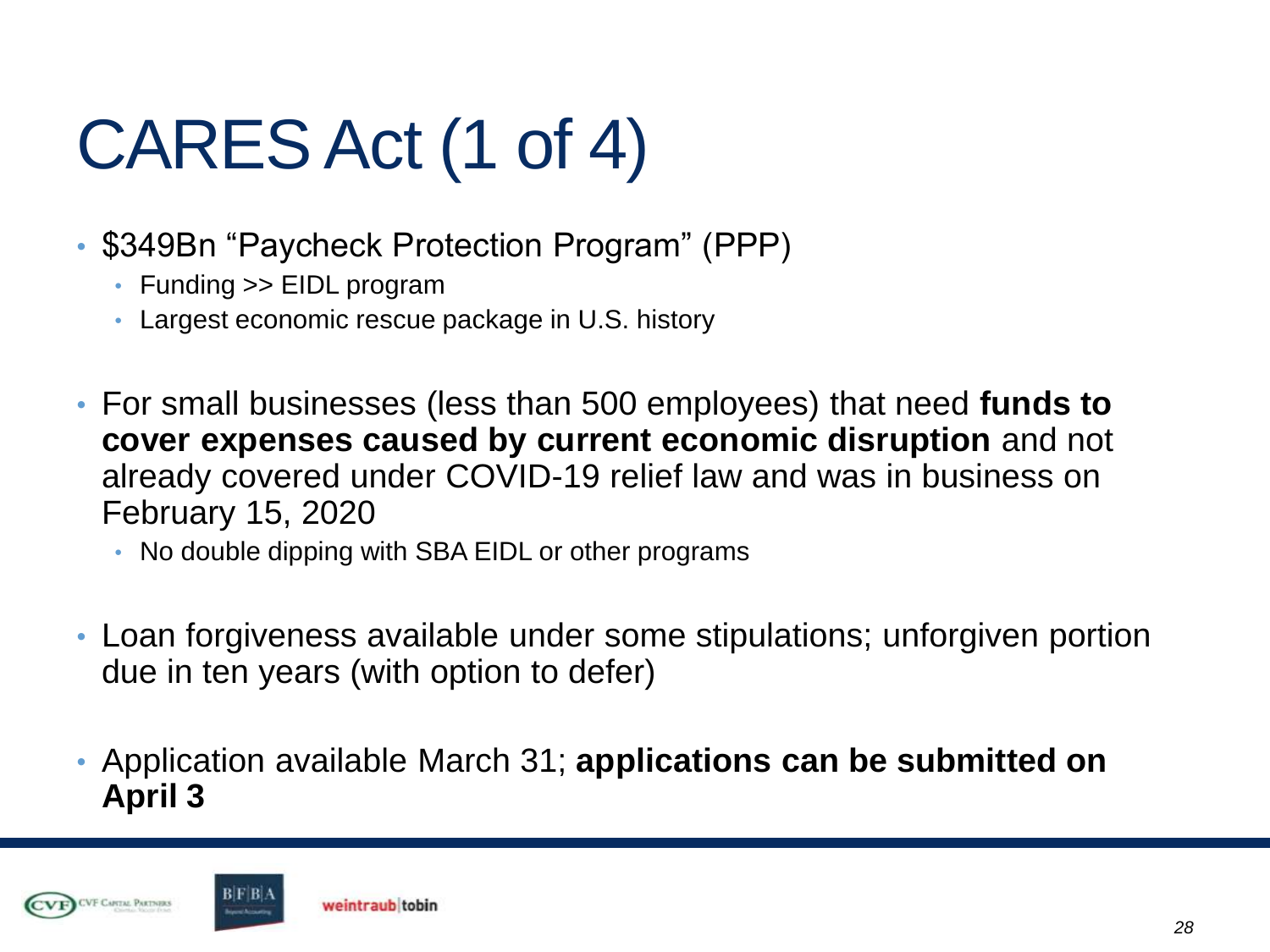# CARES Act (2 of 4)

- "Substantially Affected by COVID-19" includes business that have been affected by …
	- Supply chain disruptions
		- Quantity and lead time
		- Quality including shortages for quality reasons
		- Technology, including compromised payment networks
	- Staffing challenges
	- Decrease in sales and/or customers
	- Shuttered businesses



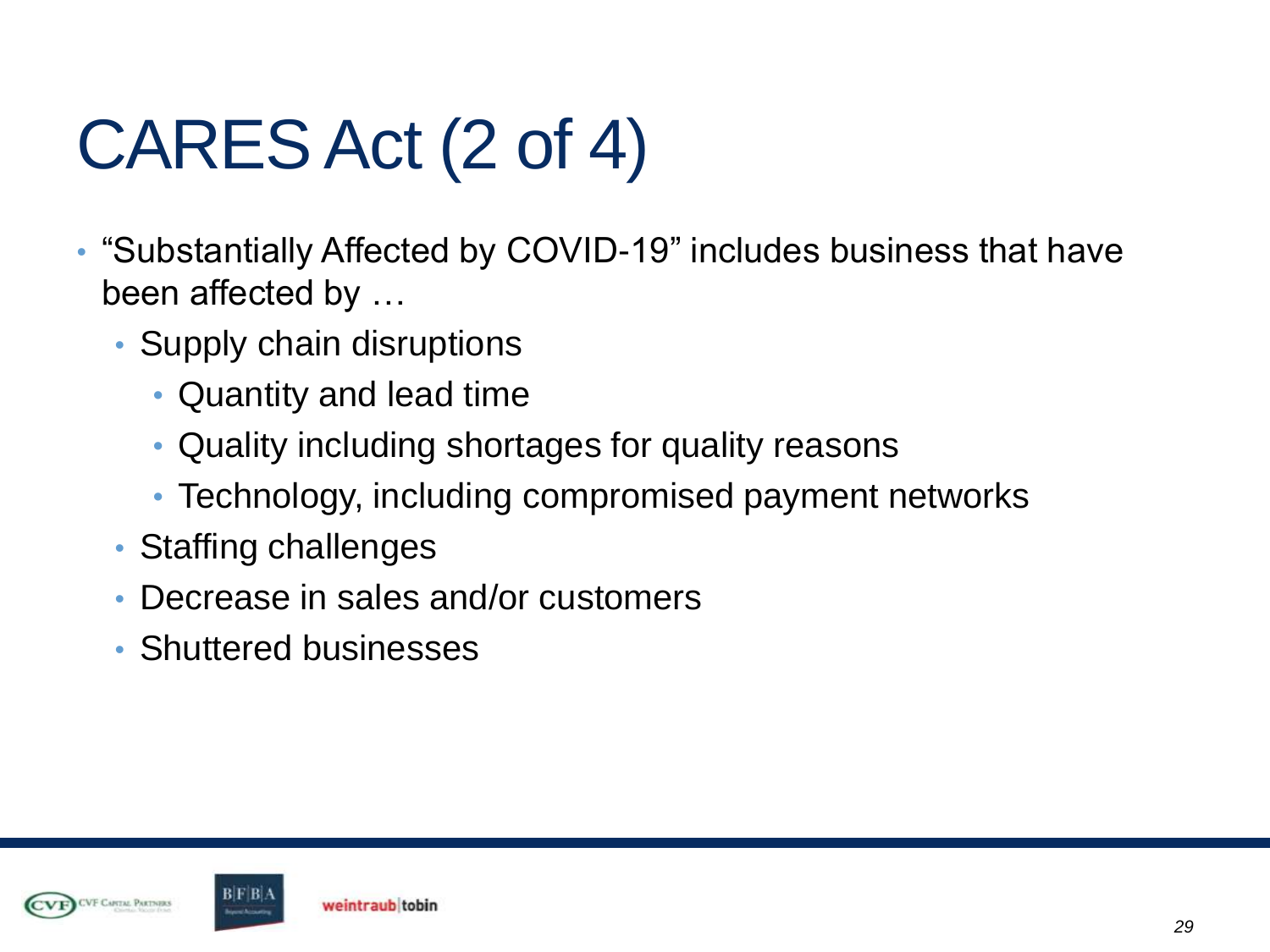# CARES Act (3 of 4)

- **Loans up to \$10MM** to cover payroll and other working capital
	- Loan limit is 2.5x average monthly total payroll (excluding comp over \$100K but including vacation time, health insurance, retirement benefits, etc.) plus unrealized share of 7(a) program
	- Loans made through current SBA 7(a) lenders and **other designated institutions**
	- **No collateral or personal guarantees required**; other indebtedness is allowed
- Six months of no payments
- Rate is fixed at 4.0% and unforgiveable portion will be amortize over ten years



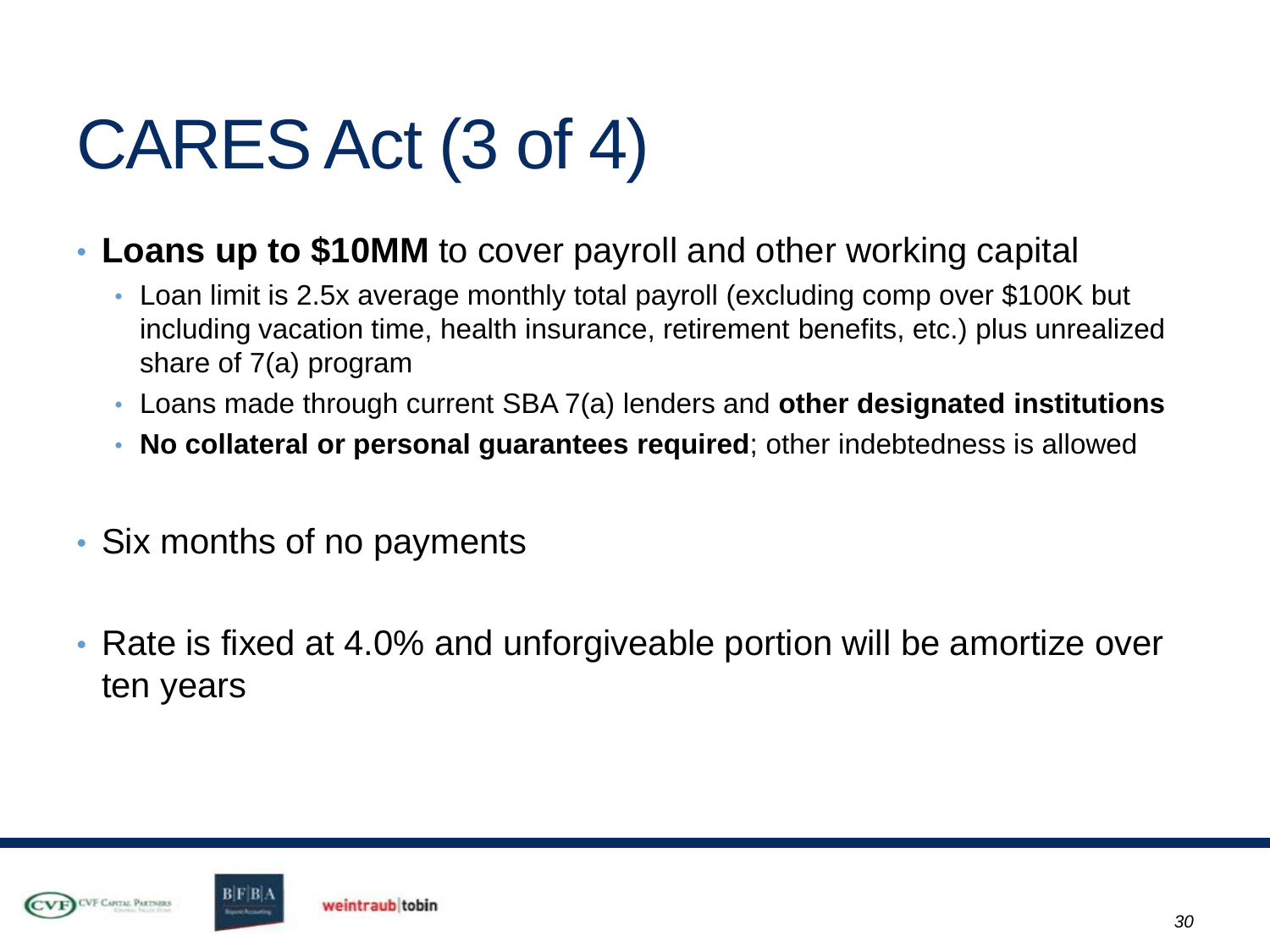# CARES Act (4 of 4)

- Net Operating Loss modifications
	- NOLs in tax year beginning in 2018, 2019 and 2020 can be **carried back five years**
	- **Temporarily removes limitations and allows an NOL to fully offset income**
	- Check with your CPA and attorney
- Business Interest modification
	- Temporarily **increases business interest** that can deducted **from 30% to 50% of taxable income**
	- For tax years 2019 and 2020
	- Check with your CPA and attorney



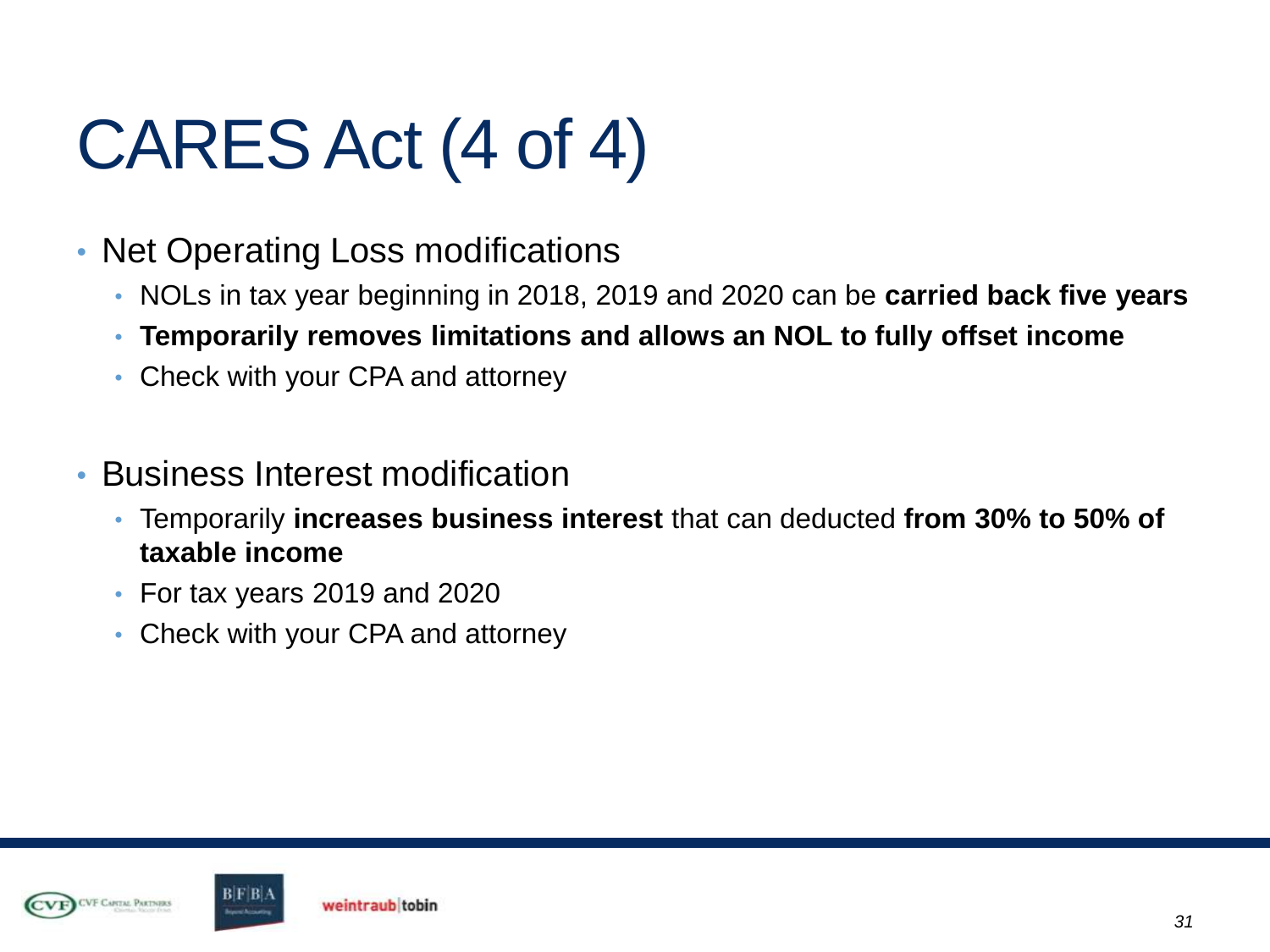## CARES Act: Loan Forgiveness

- If money is used within eight weeks of getting the loan, the **loan will be forgiven** if used for qualifying expenses for eight weeks after loan origination
	- Payroll
	- Payroll taxes
	- Health insurance
	- Rent
	- Mortgage
	- Utilities
	- Commercial insurance



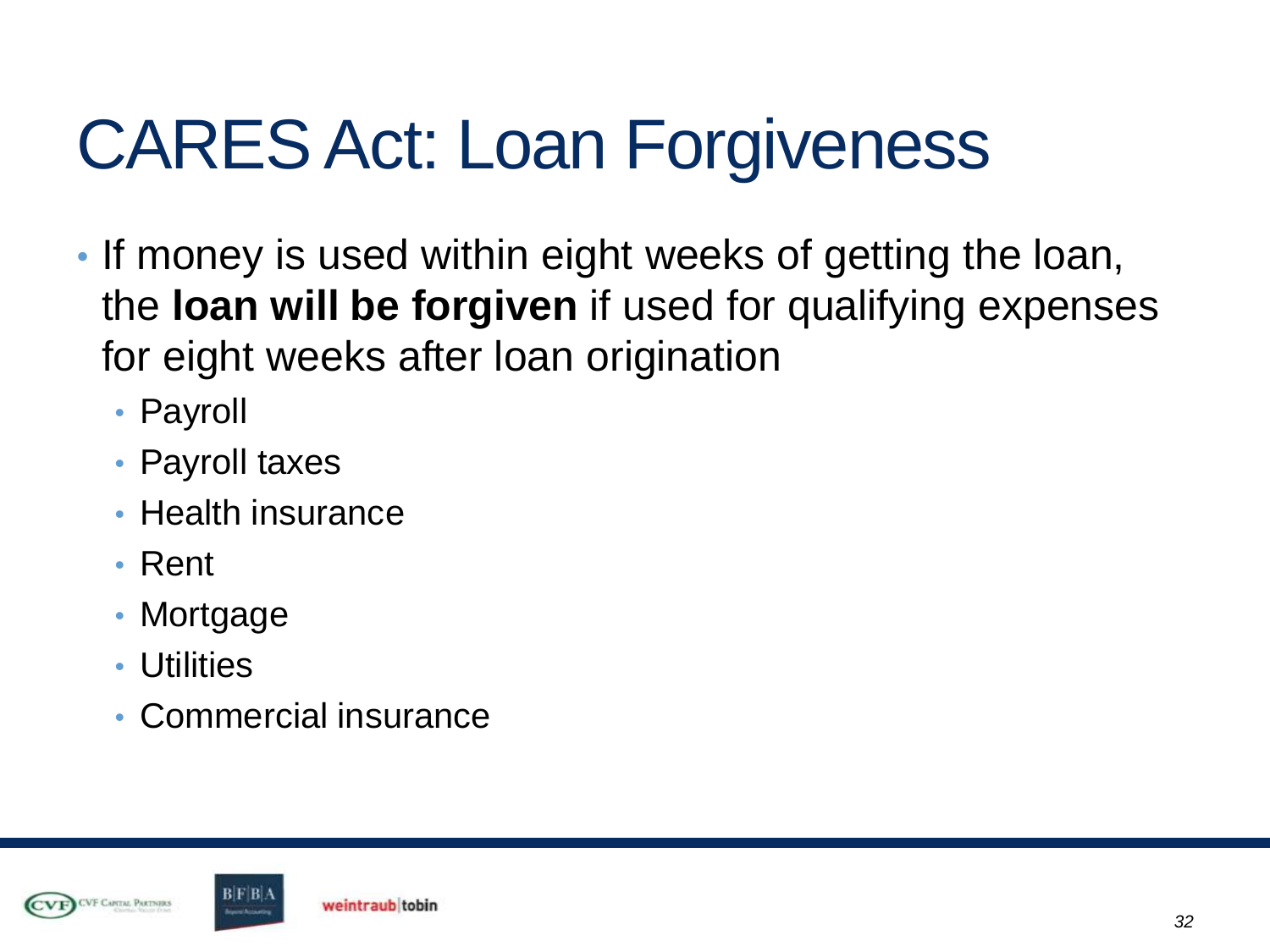### CARES Act: Timeline and Details

#### **APPLICATION**

- Applications will be accepted starting April 3
- Max loan size is \$10MM or 2.5x your monthly payroll from last year with other add-backs
- Reduced employee count from LY will reduce total available amount

#### **FORGIVENESS**

- After loan approval, you will be able to apply for forgiveness on payroll and other qualifying expenses for eight weeks from loan approval
- Unforgiven amount remaining will convert to term loan on June 30
	- 10-year amortization starting January 1, 2021
	- 4% maximum interest



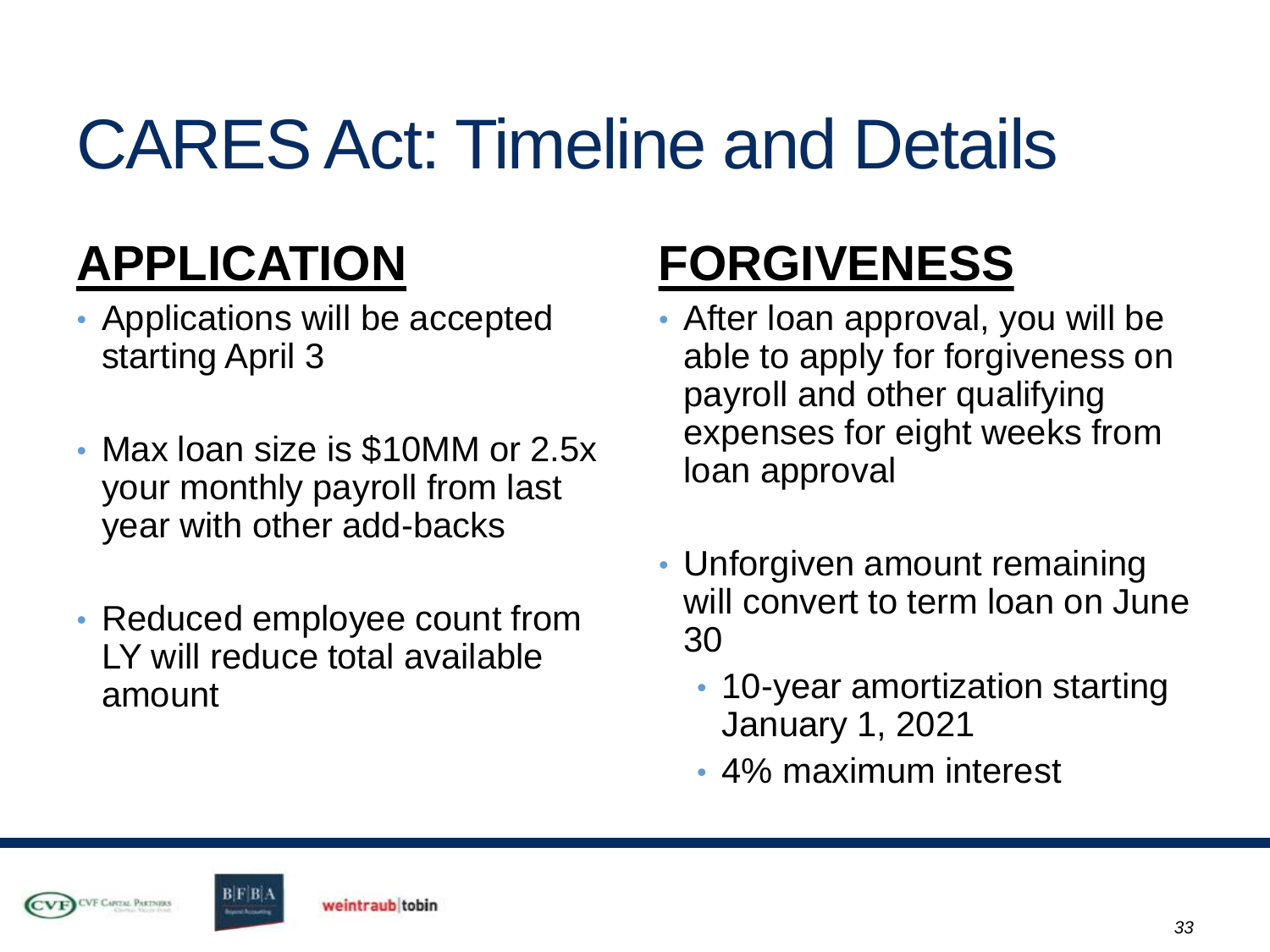#### SBA Economic Injury Disaster Loans

- As a business of any size, you **may borrow up to \$2.0MM for physical damage**
- As a "small business," small agricultural cooperative, small business engaged in aquaculture, or private non-profit organization **you may borrow up to \$2.0MM for Economic Injury**
- As a "small business," you may apply for a **maximum business loan (physical and EIDL) of \$2.0MM**



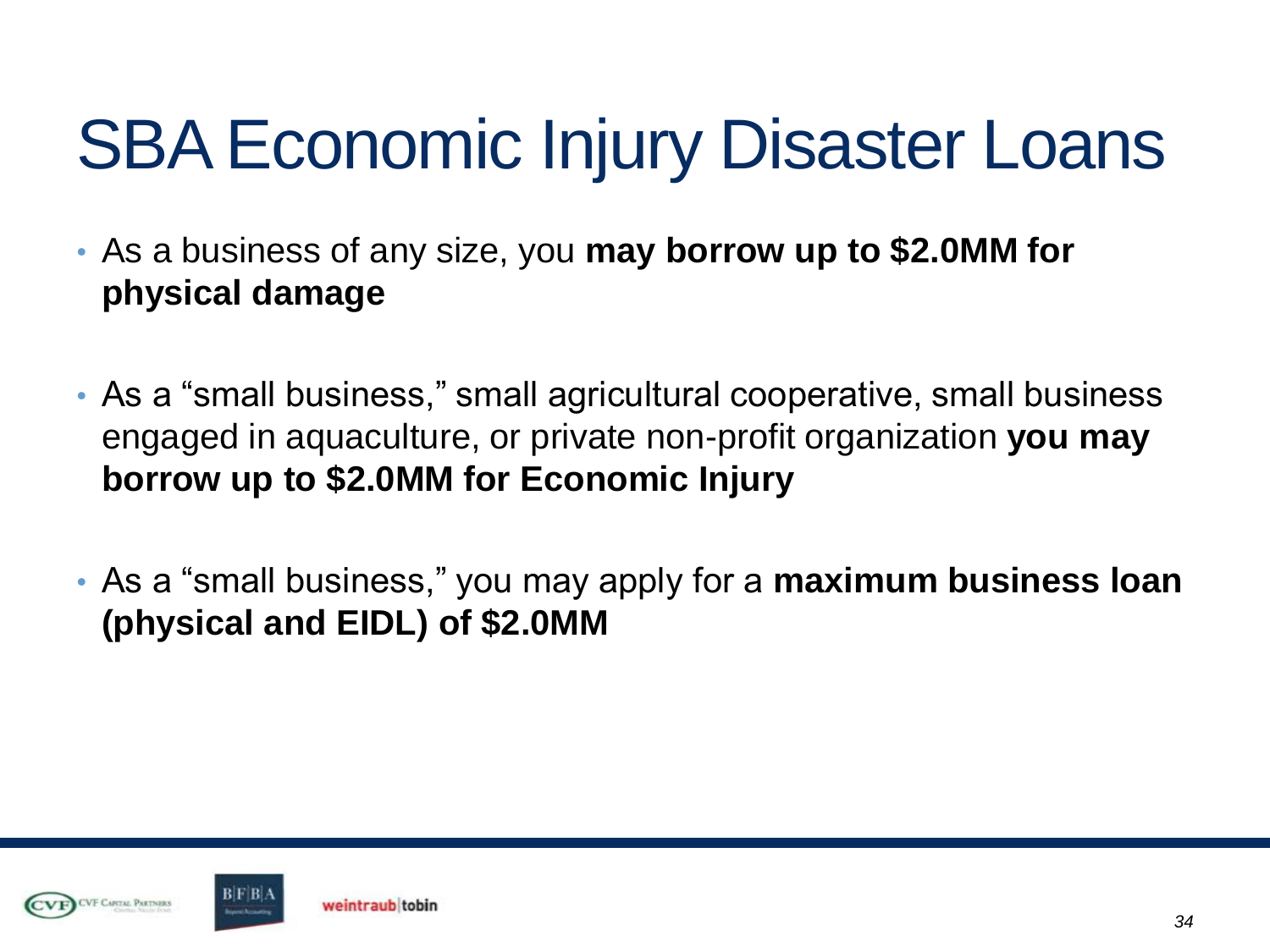## SBA EIDL (con't)

- Available immediately at https://disasterloan.sba.gov/ela
- Collateral is required on loans over \$25,000
- As of March 24, there have been 95,000 applications with **an approval rate of 90%**
- **\$10,000 advance** available to all applicants regardless of approval status



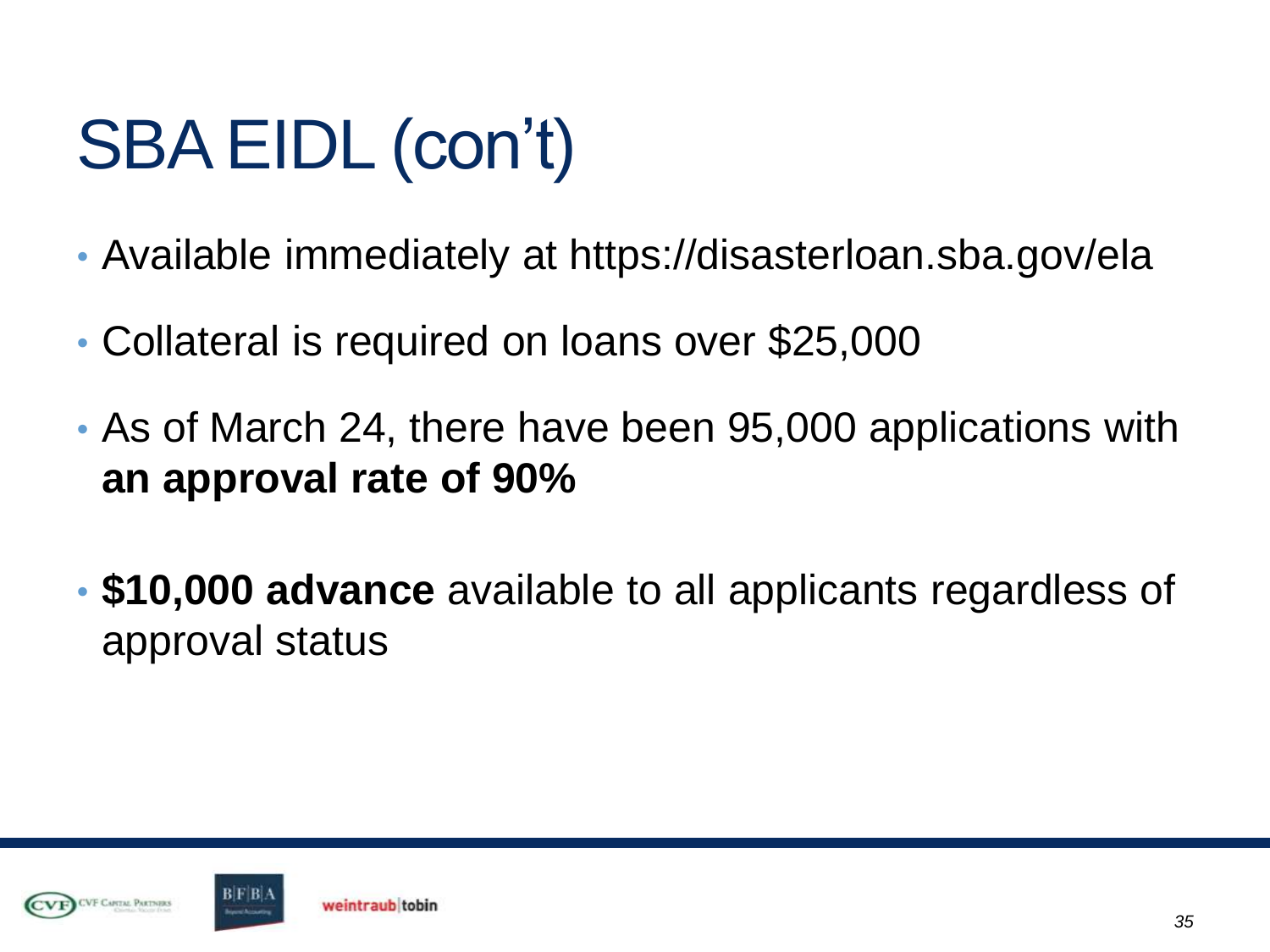#### State and Local Programs

• There are a variety of additional resources specific to your municipality and are too numerous to list here



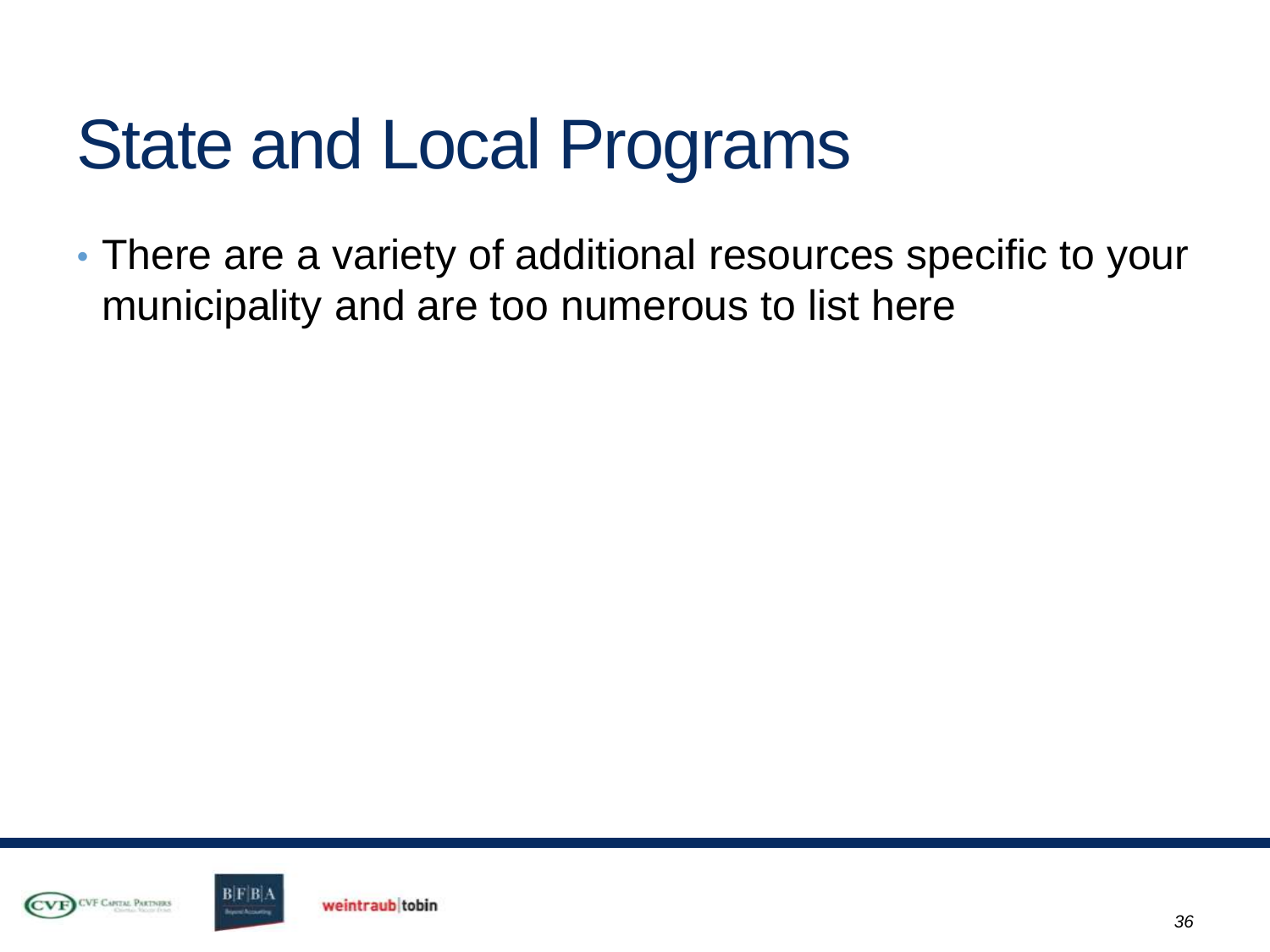#### Conclusions and Next Steps

- 1. Raise as much liquidity as possible (Cost Savings, Bank facility, Merchant Credit, etc.)
- 2. Apply for a PPP Loan. First Come First Serve.
- 3. Educate yourself and consult your advisors
	- BFBA, [https://bfba.com/insights/covid-19-federal-tax-updates](https://bfba.com/insights/covid-19-federal-tax-updates-changes/)[changes/](https://bfba.com/insights/covid-19-federal-tax-updates-changes/)
	- Weintraub Tobin,<https://www.weintraub.com/category/covid-19>
	- SBA,<https://www.sba.gov/disaster-assistance/coronavirus-covid-19>



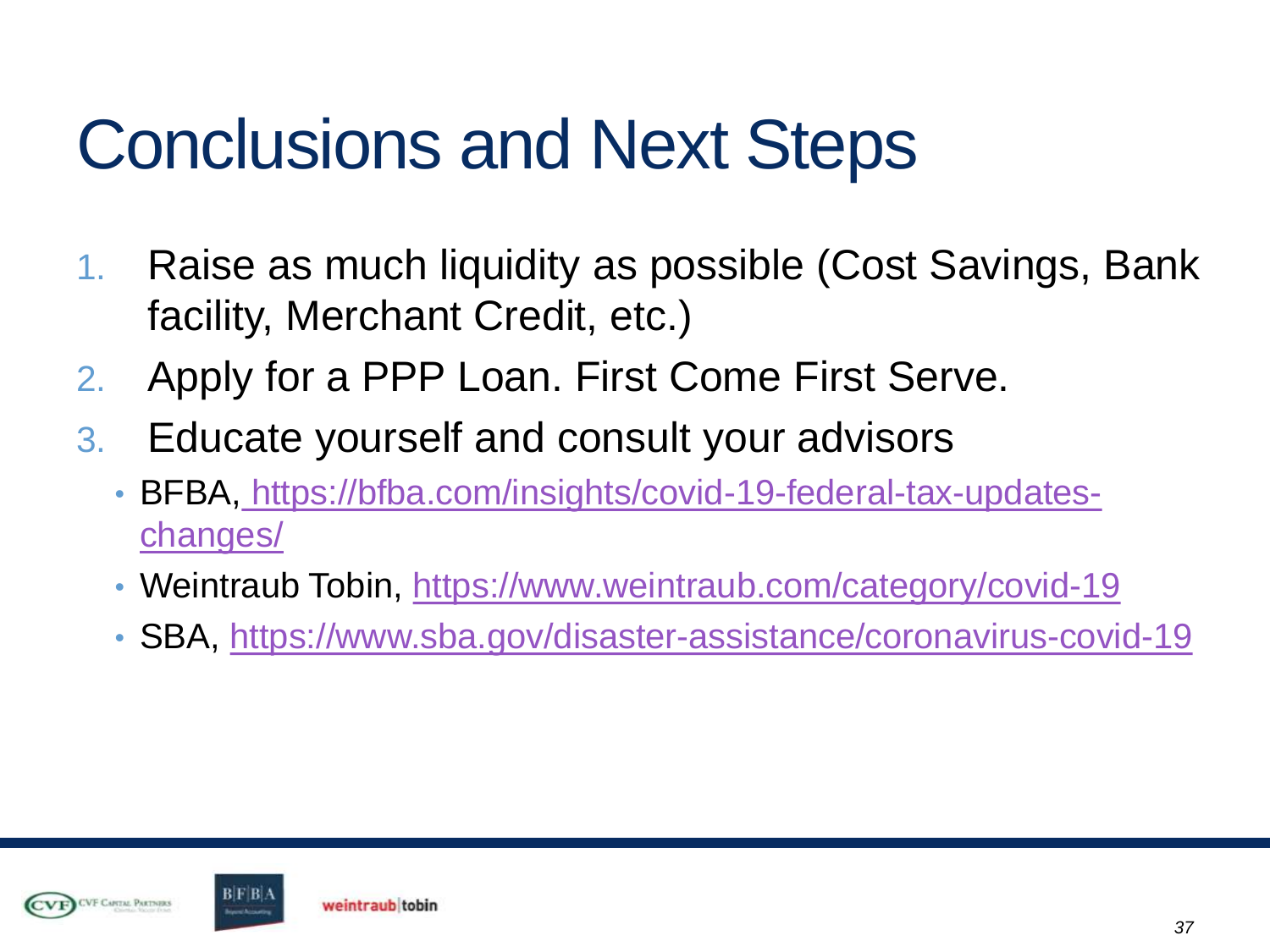## Conclusions and Next Steps (pt 2)

- 4. Assess your company new obligations under the CARES Act and state law (i.e. Sick Pay, etc.)
- 5. Communicate a clear plan to all stakeholders (i.e. employees, customers, banks, insurers, etc.)